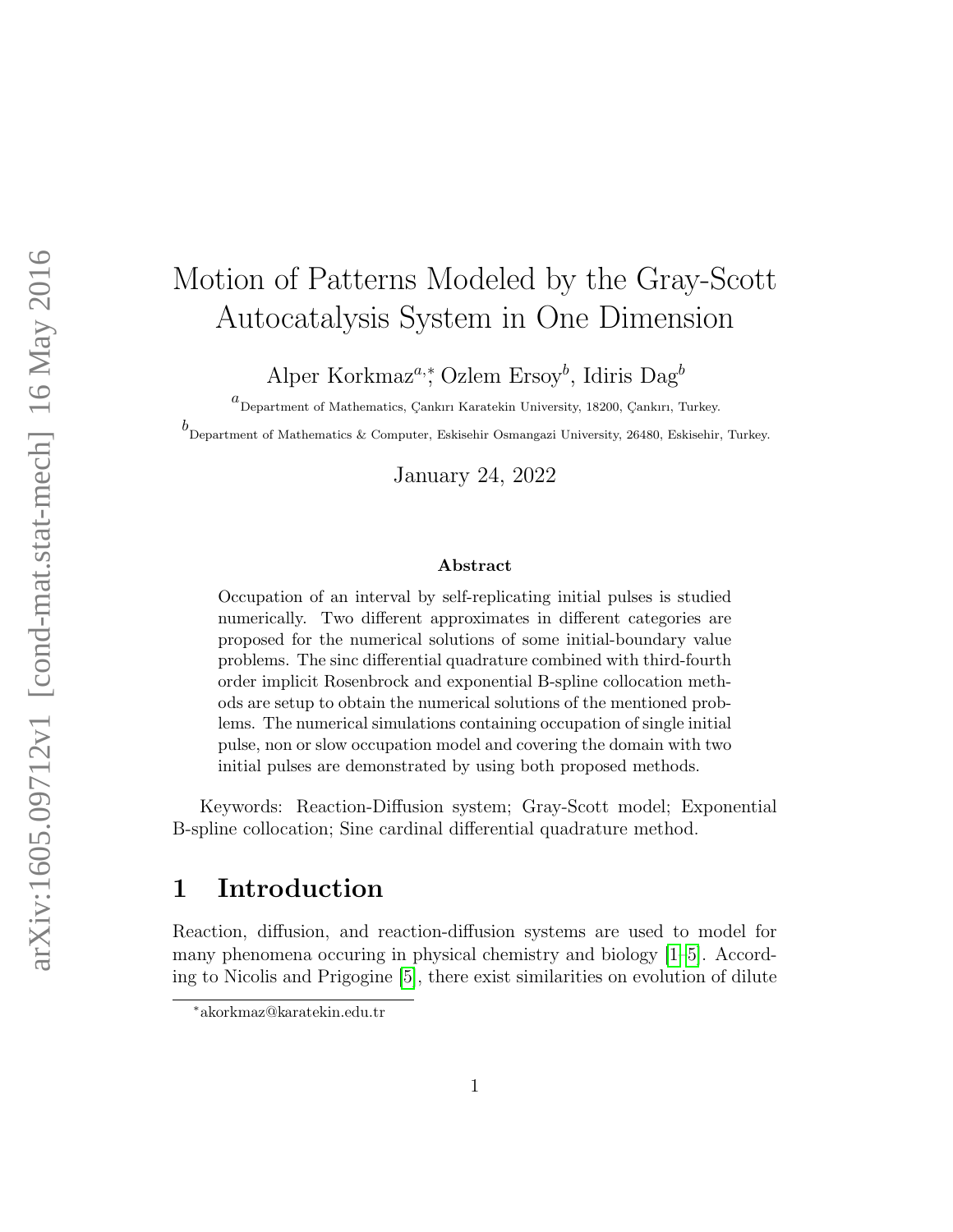intermediate substances in many cases in both physical chemistry and biology. Some at least almost regular patterns frequently form in the concentrations that are reacting chemically and diffusing [\[5,](#page-18-1)[6\]](#page-18-2). Gray-Scott system, which will be described below, is a model for self-replicating structures in two space dimensions and self-replicating pulses in one space dimension [\[7](#page-18-3)[–10\]](#page-19-0). Pearson also reported that the spot structures formed by some reactiondiffusion systems clone themselves until the whole domain is covered [\[6\]](#page-18-2). Consider two irreversible reactions with inert product  $P$  and a non-equilibrium constraint represented a feed term for U:

<span id="page-1-0"></span>
$$
U + 2V \xrightarrow{k_1} 3V
$$

$$
V \xrightarrow{k_2} P
$$

having cubic rate  $k_1uv^2$  and linear rate  $k_2v$  respectively, and in which both U and  $V$  are demolished during the feed process [\[11,](#page-19-1)[12\]](#page-19-2). Here, the chemical  $U$ reacts with the catalyst V at the rate  $k_1$ , and the catalyst V decays at a rate  $k_2$  [\[12\]](#page-19-2). This chemical reaction and diffusion of the self-replicating pattern in one space dimension leads to a nonlinear reaction-diffusion system:

$$
\begin{aligned}\n\frac{\partial u}{\partial t} &= \varepsilon_1 \frac{\partial^2 u}{\partial x^2} - uv^2 + f - fu \\
\frac{\partial v}{\partial t} &= \varepsilon_2 \frac{\partial^2 v}{\partial x^2} + uv^2 - (f + k)v\n\end{aligned} \tag{1}
$$

containing dimensionless equations with two chemical concentrations  $u(x, t)$ and  $v(x, t)$  [\[6,](#page-18-2)[10,](#page-19-0)[13\]](#page-19-3). In the system, f and k are the dimensionless feed rate and the dimensionless rate constant of the second reaction, respectively, and  $\varepsilon_1$  and  $\varepsilon_2$  are diffusion constants. This system is similar to autocatalytic Sel'Kov glycolysis model [\[14\]](#page-19-4) and Gray-Scott model mentioned in [\[15\]](#page-19-5). Some exact homoclinic and heteroclinic solutions for cubic Gray-Scott autocatalysis system with stability analysis were proposed in [\[12\]](#page-19-2). The linear stability of singular homoclinic and spatially periodic stationary solutions for one dimensional model are analyzed by Doelman et al [\[16\]](#page-19-6). In the study, we focus on the solution of initial-boundary value problem in a finite problem interval  $[a, b]$  constructed by combining the syste[m1](#page-1-0) with boundary conditions

<span id="page-1-1"></span>
$$
u(a,t) = 1, u(b,t) = 1, t \ge 0v(a,t) = 0, v(b,t) = 0, t \ge 0
$$
\n(2)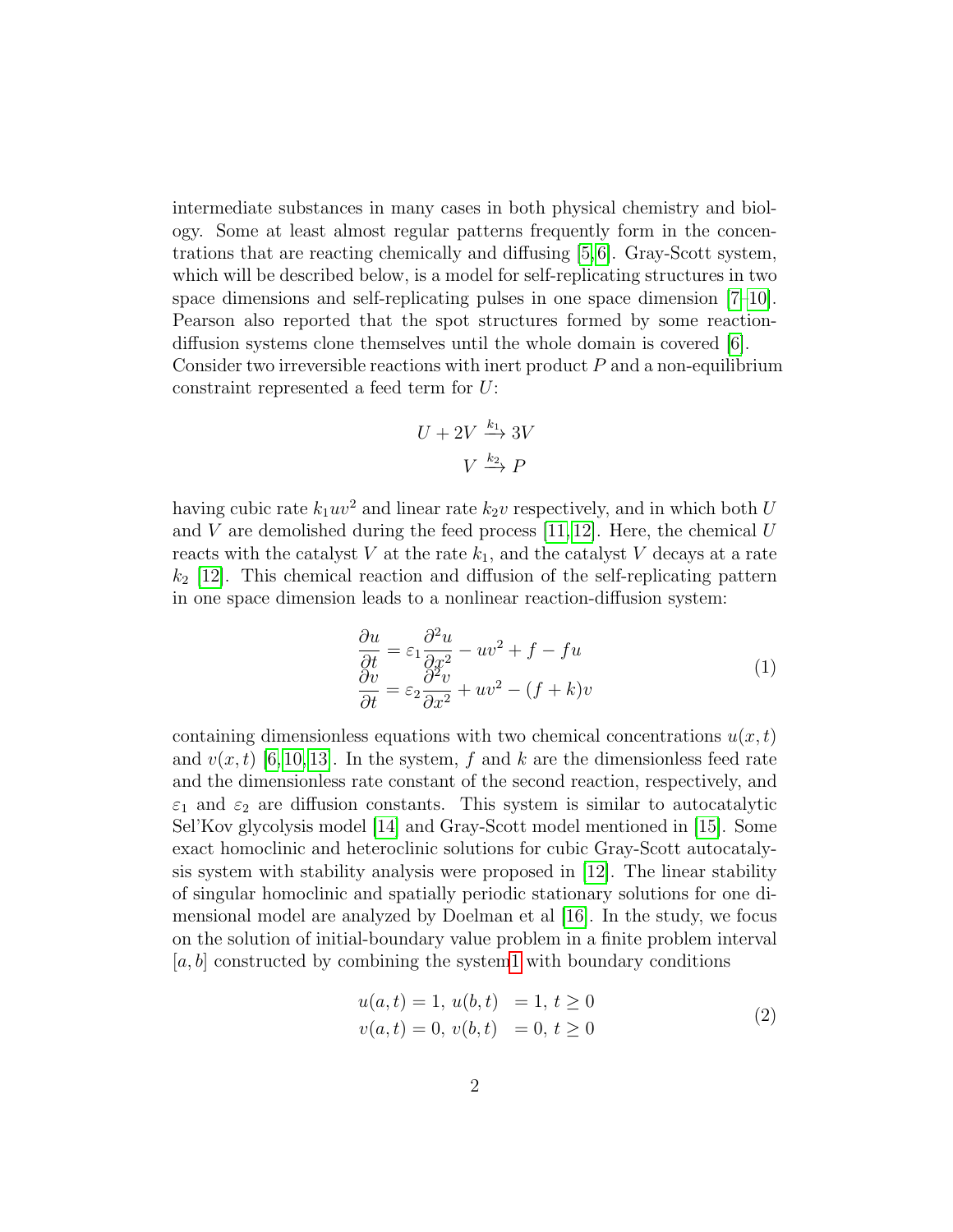and the initial conditions for both functions given as

$$
u(x,0) = g_1(x), v(x,0) = g_2(x)
$$
\n(3)

So far, many types of analytical and numerical solutions have been proposed for many problems arising in the fields covering chemistry, biology, physics and branches of all engineering fields [\[17–](#page-19-7)[28\]](#page-20-0). In many of those methods particularly numerical methods, various techniques were setup by using various basis functions like B-spline functions of different degrees. The structure of those piecewise functions provides easy programmable algorithms, low algebraic calculation costs and reduced complexity. Recently, different from the classical polynomial B-splines, new types of B-spline functions such as extended B-splines have been appeared in some numerical studies [\[29\]](#page-20-1).

A particular class of B-spline functions are bell-shaped twicely differentiable exponential cubic B-spline functions and form a basis for the functions defined in the same space [\[30\]](#page-21-0). There exist few studies for numerical solutions of linear or nonlinear partial differential equations or systems in the related literature. The collocation method based on exponential B-spline functions was used to solve singular perturbation problem by Sakai and Usmani [\[31\]](#page-21-1). Radunuvic [\[32\]](#page-21-2) developed the collocation method based on cardinal exponential B-splines and solved a singularly perturbed boundary value problem by using the exponential nature and the multiresolution properties of those functions. Another study in the related literature deals with numerical solution of a self-adjoint singularly perturbed Dirichlet boundary value problem by using exponential B-spline functions [\[33\]](#page-21-3). Besides problems for ordinary differential equations, some initial-boundary value problems for linear or nonlinear partial differential equations have also been solved numerically by using combination of exponential B-spline functions and various time integration methods [\[34–](#page-21-4)[36\]](#page-21-5).

Different from piecewise B-spline functions, sine cardinal functions have also great importance for many numerical methods used for solutions of differential equations. Even though those functions have been implemented as basis functions for the solutions of many initial value problems, only one study appears in the related literature which uses them in the differential quadrature method [\[37\]](#page-21-6).

In the present study, we setup an exponential cubic B-spline collocation and sine cardinal functions based differential quadrature methods for solutions of Gray-Scott system. The rest of the paper is organized as follows. Section 2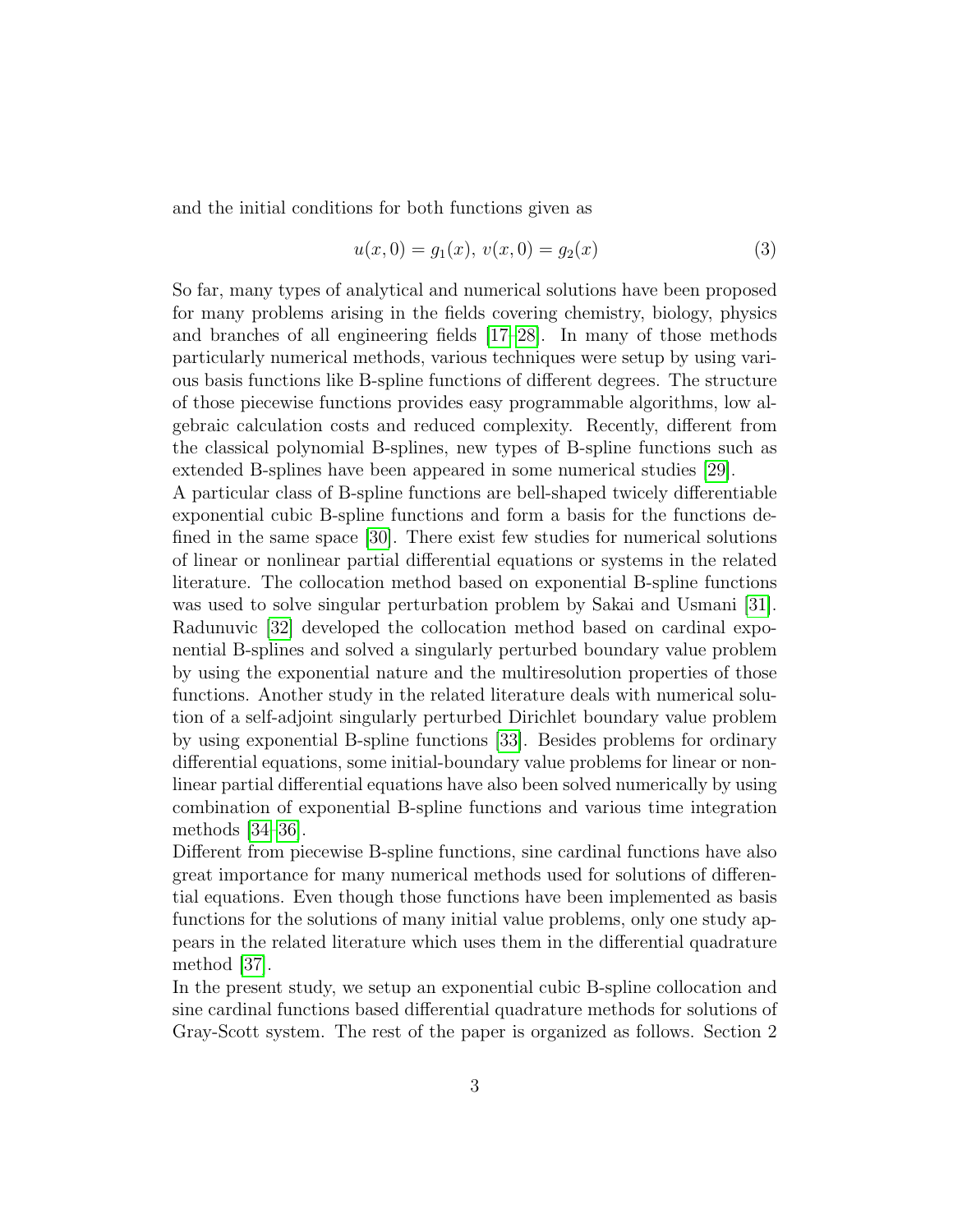gives brief descriptions of both sine cardinal functions with their properties and exponential cubic B-spline functions. Then, the design of the proposed methods, discretization of the Gray-Scott system. In Section 3, application of the proposed methods for solutions of initial-boundary value problems for the Gray-Scott system in one dimension. A conclusion is presented in the last section.

### 2 Numerical Methods

### 2.1 Sinc Differential Quadrature Method(SDQ) and its Application

The Sinc functions

$$
D_m(x) = \begin{cases} \frac{\sin\left(\left[\frac{x-m\Delta x}{\Delta x}\right]\pi\right)}{\left[\frac{x-m\Delta x}{\Delta x}\right]\pi} , & x \neq m\Delta x\\ 1, & x = m\Delta x \end{cases} \tag{4}
$$

where  $\Delta x = x_m - x_{m-1}$  is the equal grid size constitute a basis for the functions defined on the real line [\[39](#page-21-7)[–42\]](#page-22-0). The functional values of sinc functions at grids are described in [\[42\]](#page-22-0) as:

$$
D_m(x_j) = \delta_{mj} \tag{5}
$$

Let w be defined on  $(-\infty, \infty)$ . Then, the infinite series

<span id="page-3-0"></span>
$$
C(w)(x) = \sum_{m = -\infty}^{\infty} w(m\Delta x) D_m(x)
$$
 (6)

is named the cardinal of  $w$  if it converges [\[43\]](#page-22-1). First two principle derivatives of a Sinc function  $D_m(x)$  are:

$$
D'_{m}(x) = \begin{cases} \frac{\pi}{\Delta x}(x - m\Delta x) \cos\frac{x - m\Delta x}{\Delta x}\pi - \sin\frac{x - m\Delta x}{\Delta x}\pi\\ 0 & \frac{\pi}{\Delta x}(x - m\Delta x)^{2} \end{cases}, \quad x \neq m\Delta x
$$
\n
$$
(7)
$$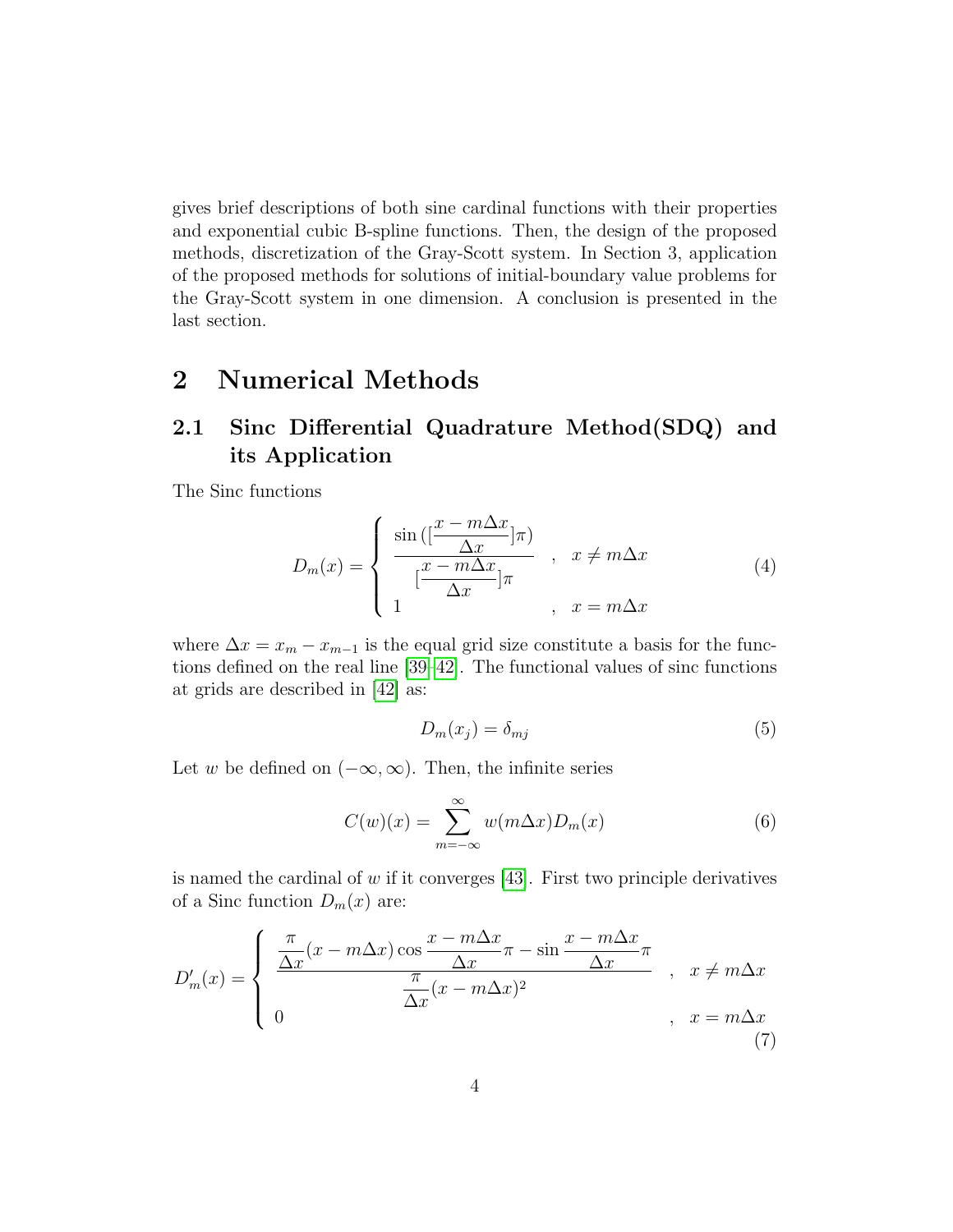<span id="page-4-1"></span>
$$
D''_m(x) = \begin{cases} \frac{-\frac{\pi}{\Delta x} \sin \frac{x - m\Delta x}{\Delta x}}{x - m\Delta x} - \frac{2\cos \frac{x - m\Delta x}{\Delta x}}{(x - m\Delta x)^2} + \frac{2\sin \frac{x - m\Delta x}{\Delta x}}{\frac{\pi}{\Delta x}(x - m\Delta x)^3}, & x \neq m\Delta x \\ -\frac{\pi^2}{3\Delta x^2}, & x = m\Delta x \end{cases}
$$
(8)

Differential quadrature derivative approximation model is given as "the derivative of order p. of a function  $w(x)$  at  $x_m$  is approximated by finite weighted sum of nodal function values, i.e.,

<span id="page-4-0"></span>
$$
\left. \frac{\partial w^{(q)}(x)}{\partial x^{(q)}} \right|_{x=x_m} = \sum_{i=1}^N c_{mi}^{(q)} w(x_i), \quad m = 1, 2, \dots, N,
$$
\n(9)

where the partition of the finite problem interval  $[a, b]$  is  $a = x_1 < x_2 < \ldots <$  $x_N = b$ ,  $c_{mi}^{(q)}$  are the weighting coefficients of functional values for the q. th order derivative [\[44\]](#page-22-2)". The weighting coefficients  $c_{mi}^{(q)}$  are determined using any basis function set spanning the problem interval.

#### 2.1.1 The first order derivative approximation weighting coefficients

Assume that  $q = 1$  in the fundamental differential quadrature derivative equatio[n9.](#page-4-0) The Sinc functions set  $\{D_m(x)\}_{m=1}^{m=N}$  forms a basis for the functions defined on  $[x_1 = a, b = x_N]$ . Then, the weighting coefficients  $c_{1i}^{(1)}$  $i^{(1)}$  of belonging to the node  $x_1$  are determined by substituting each Sinc basis functions  $D_m(x)$  into the fundamental differential quadrature equation [9.](#page-4-0) Substitution of  $D_1(x)$  and using [\(7\)](#page-3-0) and [\(8\)](#page-4-1) will lead the algebraic equation

$$
D'_{1}(x_{1}) = \sum_{i=1}^{N} c_{1i}^{(1)} D_{1}(x_{i})
$$
  
=  $c_{11}^{(1)} D_{1}(x_{1}) + c_{12}^{(1)} D_{1}(x_{2}) + \ldots + c_{1N}^{(1)} D_{1}(x_{N})$  (10)  
=  $c_{11}^{(1)} \delta_{11} + c_{12}^{(1)} \delta_{12} + \ldots + c_{1N}^{(1)} \delta_{1N}$   

$$
0 = c_{11}^{(1)}
$$

to give the weighting coefficient  $c_{11}^{(1)}$ .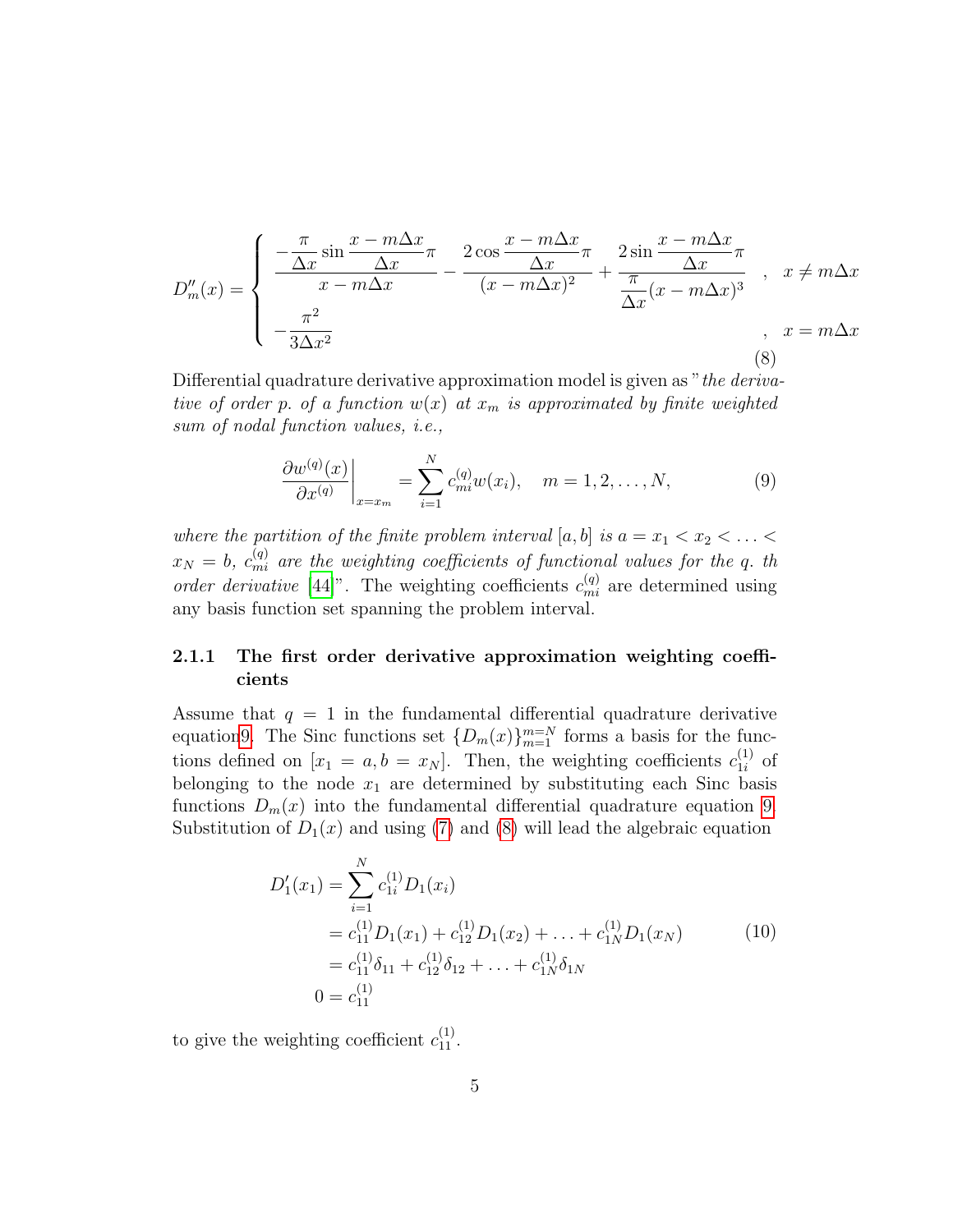The weighting coefficent  $c_{12}^{(1)}$  is computed by substitution of  $D_2(x)$  into Eq.[\(9\)](#page-4-0) as

$$
D'_{2}(x_{1}) = \sum_{i=1}^{N} c_{2i}^{(1)} D_{2}(x_{i})
$$
  
\n
$$
= c_{11}^{(1)} D_{2}(x_{1}) + c_{12}^{(1)} D_{2}(x_{2}) + \dots + c_{1N}^{(1)} D_{2}(x_{N})
$$
  
\n
$$
= c_{11}^{(1)} \delta_{21} + c_{12}^{(1)} \delta_{22} + \dots + c_{1N}^{(1)} \delta_{2N}
$$
  
\n
$$
\frac{(-1)^{2+1}}{\Delta x (1-2)} = c_{12}^{(1)}
$$
 (11)

It is easy to generalize that the weighting coefficients  $c_{1i}^{(1)}$  $\binom{1}{1i}$  related to the first node  $x_1$  are determined by putting each Sinc functions  $D_m(x)$ ,  $m =$  $1, 2, \ldots, N$  into the differential quadrature approximation equation [\(9\)](#page-4-0) as

$$
c_{1i}^{(1)} = \frac{(-1)^{1-i}}{\Delta x (1-i)}, 1 \neq i
$$
 (12)

$$
c_{11}^{(1)} = 0 \tag{13}
$$

When the weighting coefficents  $c_{mi}^{(1)}$  belonging to the node  $x_m$  is wanted to be determined, a general explicit formulation is used [\[37,](#page-21-6) [38\]](#page-21-8):

$$
c_{mi}^{(1)} = \frac{(-1)^{m-i}}{\Delta x (m-i)}, m \neq i
$$
\n(14)

$$
c_{mm}^{(1)} = 0 \tag{15}
$$

#### 2.1.2 Determination of the second order approximation weights

When q is assumed as 2 and  $m = 1$  in the Eq.[\(9\)](#page-4-0), following the same fashion in the determination of the first order derivative approximation weighting coefficients, use of  $D_1(x)$  base will lead the equation

$$
D_1''(x_1) = \sum_{i=1}^N c_{1i}^{(2)} D_1(x_i)
$$
  
=  $c_{11}^{(2)} D_1(x_1) + c_{12}^{(2)} D_1(x_2) + \dots + c_{1N}^{(2)} D_1(x_N)$   
=  $c_{11}^{(2)} \delta_{11} + c_{12}^{(2)} \delta_{12} + \dots + c_{1N}^{(2)} \delta_{1N}$   

$$
\frac{-\pi^2}{3\Delta x^2} = c_{11}^{(2)}
$$
 (16)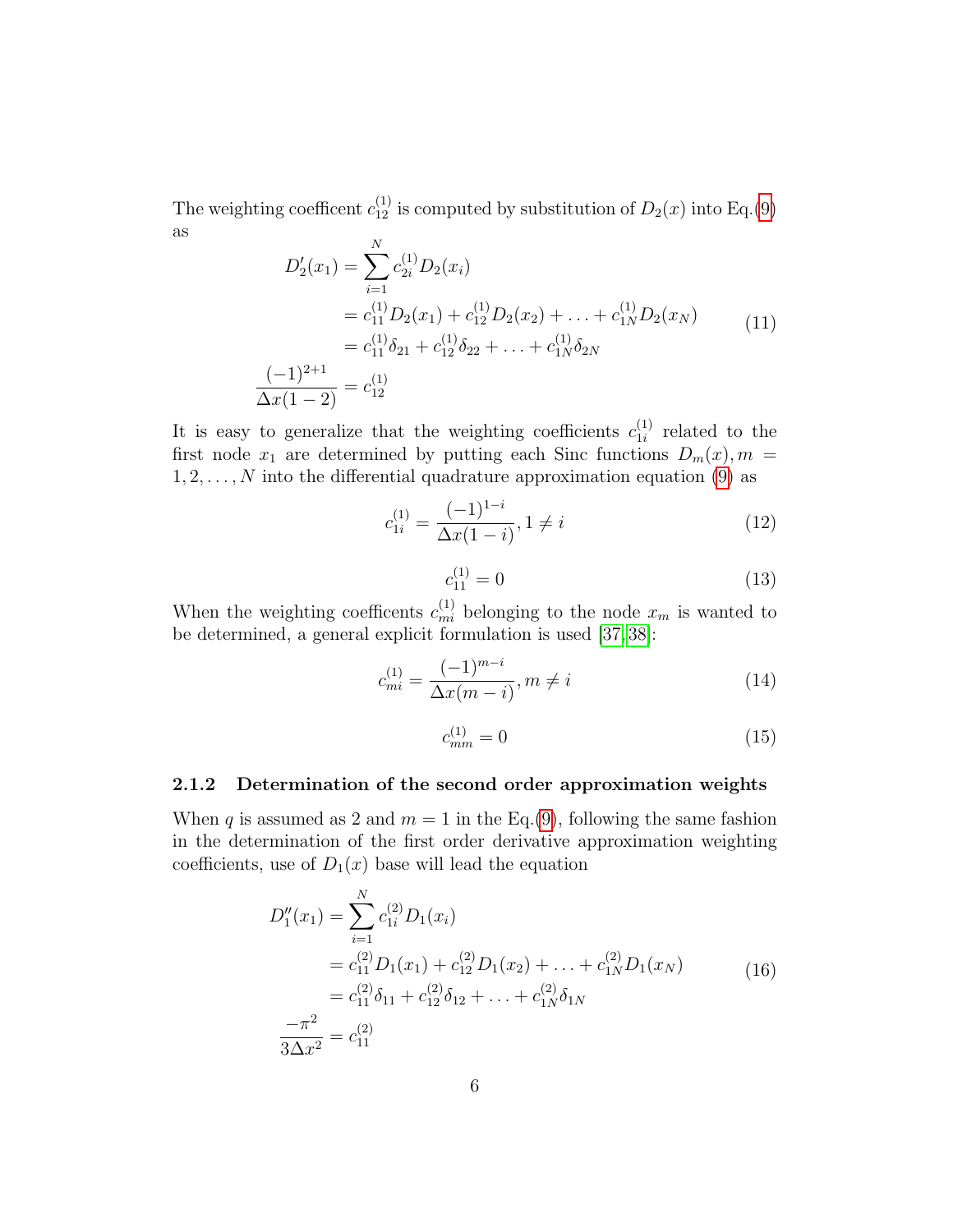to give  $c_{11}^{(2)}$ . Substitution of  $D_2(x)$  into [\(9\)](#page-4-0) will give the equation

$$
D_2''(x_1) = \sum_{i=1}^N c_{1i}^{(2)} D_2(x_i)
$$
  
=  $c_{11}^{(2)} D_2(x_1) + c_{12}^{(2)} D_2(x_2) + \dots + c_{1N}^{(2)} D_2(x_N)$   
=  $c_{11}^{(2)} \delta_{21} + c_{12}^{(2)} \delta_{22} + \dots + c_{1N}^{(2)} \delta_{2N}$   

$$
\frac{(-1)^{(2+1+1)}}{(\Delta x)^2 (1-2)^2} = c_{12}^{(2)}
$$
 (17)

for the weighting coefficient  $c_{12}^{(2)}$ . Any weighting coefficient  $c_{mi}^{(2)}$  focused on the node  $x_m$  can be determined by using an explicit formulation [\[37,](#page-21-6) [38\]](#page-21-8):

$$
c_{mi}^{(2)} = \frac{2(-1)^{m-i+1}}{\Delta x^2 (m-i)^2}, m \neq i
$$
\n(18)

<span id="page-6-0"></span>
$$
c_{mm}^{(2)} = -\frac{\pi^2}{3\Delta x^2} \tag{19}
$$

#### 2.1.3 Discretization of the Gray-Scott System

2

Replacing the space derivative terms by their DQM approximations in Gray-Scott [\(1\)](#page-1-0) leads to an ordinary differential equation system of the form

$$
\frac{\partial u(x,t)}{\partial t}\Big|_{x=x_m} = \varepsilon_1 \sum_{i=1}^N c_{mi}^{(2)} u(x_i,t) - u(x_m,t)v^2(x_m,t) + f - fu(x_m,t)
$$

$$
\frac{\partial v(x,t)}{\partial t}\Big|_{x=x_m} = \varepsilon_2 \sum_{i=1}^N c_{mi}^{(2)} v(x_i,t) + u(x_m,t)v^2(x_m,t) - (f+k)v(x_m,t)
$$
(20)

where  $c_{mi}^{(2)}$  are the weighting coefficients of each  $u(x_m, t)$  and  $v(x_m, t)$  for the second order derivative approximations at the grid  $x_m$ . Before time integration of the system [20,](#page-6-0) the implementation of the boundary conditions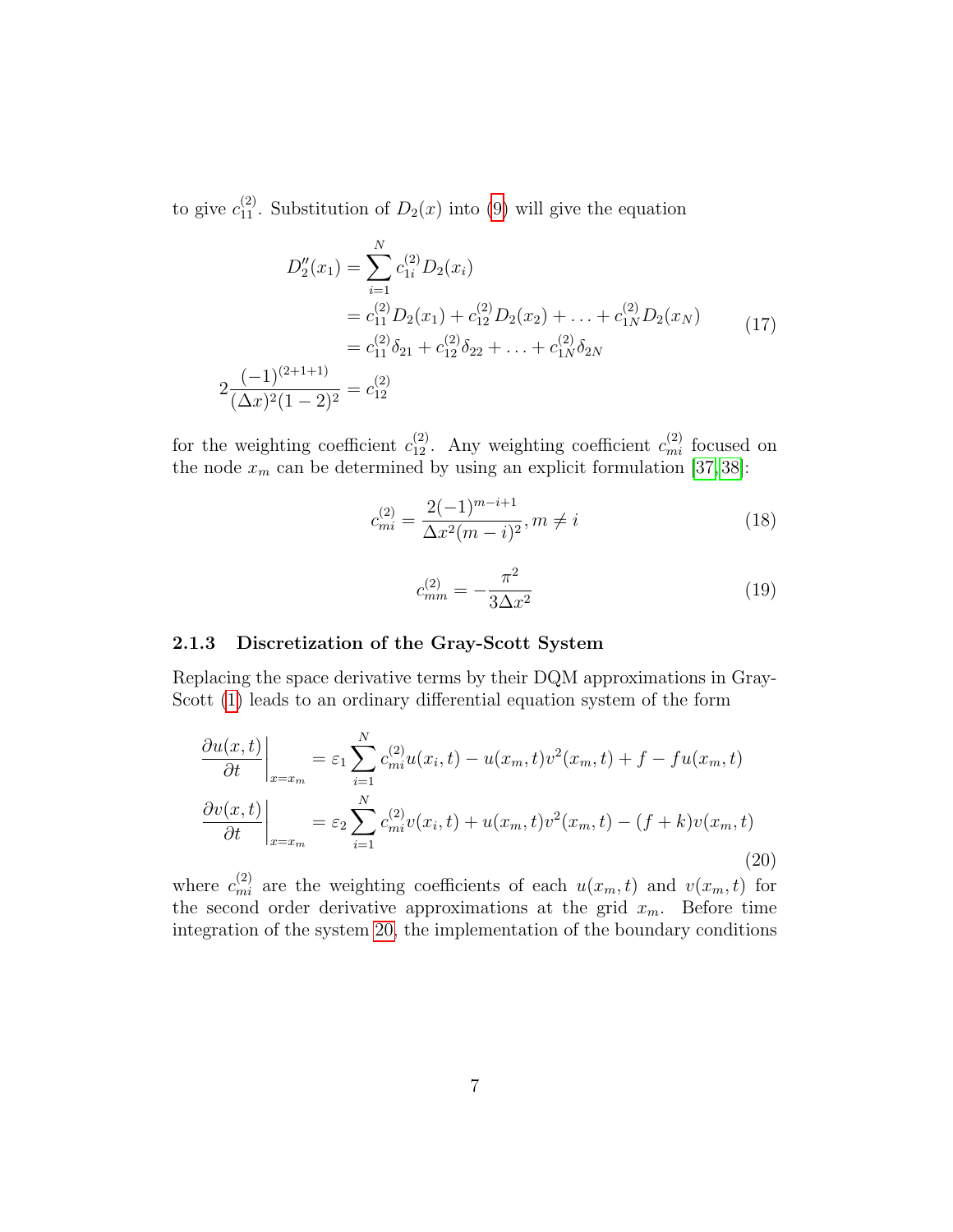<span id="page-7-0"></span>reduces it to

$$
\frac{\partial u(x,t)}{\partial t}\Big|_{x=x_m} = \varepsilon_1 \sum_{i=2}^{N-1} c_{mi}^{(2)} u(x_i,t) - u(x_m,t)v^2(x_m,t) + f - fu(x_m,t) + c_{m1}^{(2)} + c_{mN}^{(2)}
$$
\n
$$
\frac{\partial v(x,t)}{\partial t}\Big|_{x=x_m} = \varepsilon_2 \sum_{i=2}^{N-1} c_{mi}^{(2)} v(x_i,t) + u(x_m,t)v^2(x_m,t) - (f+k)v(x_m,t)
$$
\n(21)

The fully space discretized system [\(21\)](#page-7-0) is integrated with respect to the time variable t by using the third-fourth order Runge-Kutta Rosenbrock method.

#### 2.2 Exponential Cubic B-spline Collocation Method(ECC)

Let  $\pi$  be a uniform partition of the finite interval [a, b] defined as:

 $\pi : a = x_0 < x_1 < \ldots < x_N = b$ 

with equal mesh size  $h = x_{m+1} - x_m$ ,  $m = 0, 1, ..., N - 1$ . Then, the exponential cubic B-spline functions are defined as;

$$
C_m(x) = \begin{cases} b_2 ((x_{m-2} - x) - \frac{1}{\lambda} \sinh(\lambda(x_{m-2} - x))) & , [x_{m-2}, x_{m-1}] \\ a_1 + b_1 (x_m - x) + c_1 \exp(\lambda(x_m - x)) + d_1 \exp(-\lambda(x_m - x)) & , [x_{m-1}, x_m] \\ a_1 + b_1 (x - x_m) + c_1 \exp(\lambda(x - x_m)) + d_1 \exp(-\lambda(x - x_m)) & , [x_m, x_{m+1}] \\ b_2 ((x - x_{m+2}) - \frac{1}{\lambda} \sinh(\lambda(x - x_{m+2}))) & , [x_{m+1}, x_{m+2}] \\ 0 & , \text{otherwise} \end{cases}
$$

where

$$
a_1 = \frac{\lambda h \cosh(\lambda h)}{\lambda h \cosh(\lambda h) - \sinh(\lambda h)},
$$
  
\n
$$
b_1 = \frac{\lambda \cosh(\lambda h)(\cosh(\lambda h) - 1) + \sinh^2(\lambda h)}{2(\lambda h \cosh(\lambda h) - \sinh(\lambda h))(1 - \cosh(\lambda h))},
$$
  
\n
$$
b_2 = \frac{\lambda}{2(\lambda h \cosh(\lambda h) - \sinh(\lambda h))},
$$
  
\n
$$
c_1 = \frac{1}{4} \frac{\exp(-\lambda h)(1 - \cosh(\lambda h)) + \sinh(\lambda h)(\exp(-\lambda h) - 1)}{(\lambda h \cosh(\lambda h) - \sinh(\lambda h))(1 - \cosh(\lambda h))},
$$
  
\n
$$
d_1 = \frac{1}{4} \frac{\exp(\lambda h)(\cosh(\lambda h) - 1) + \sinh(\lambda h)(\exp(\lambda h) - 1)}{(\lambda h \cosh(\lambda h) - \sinh(\lambda h))(1 - \cosh(\lambda h))},
$$

where  $\lambda$  is a real parameter [\[30\]](#page-21-0). The exponential B-spline function set  ${C_m(x)}_{m=-1}^{m=N+1}$  constitutes a basis for the functions defined over the interval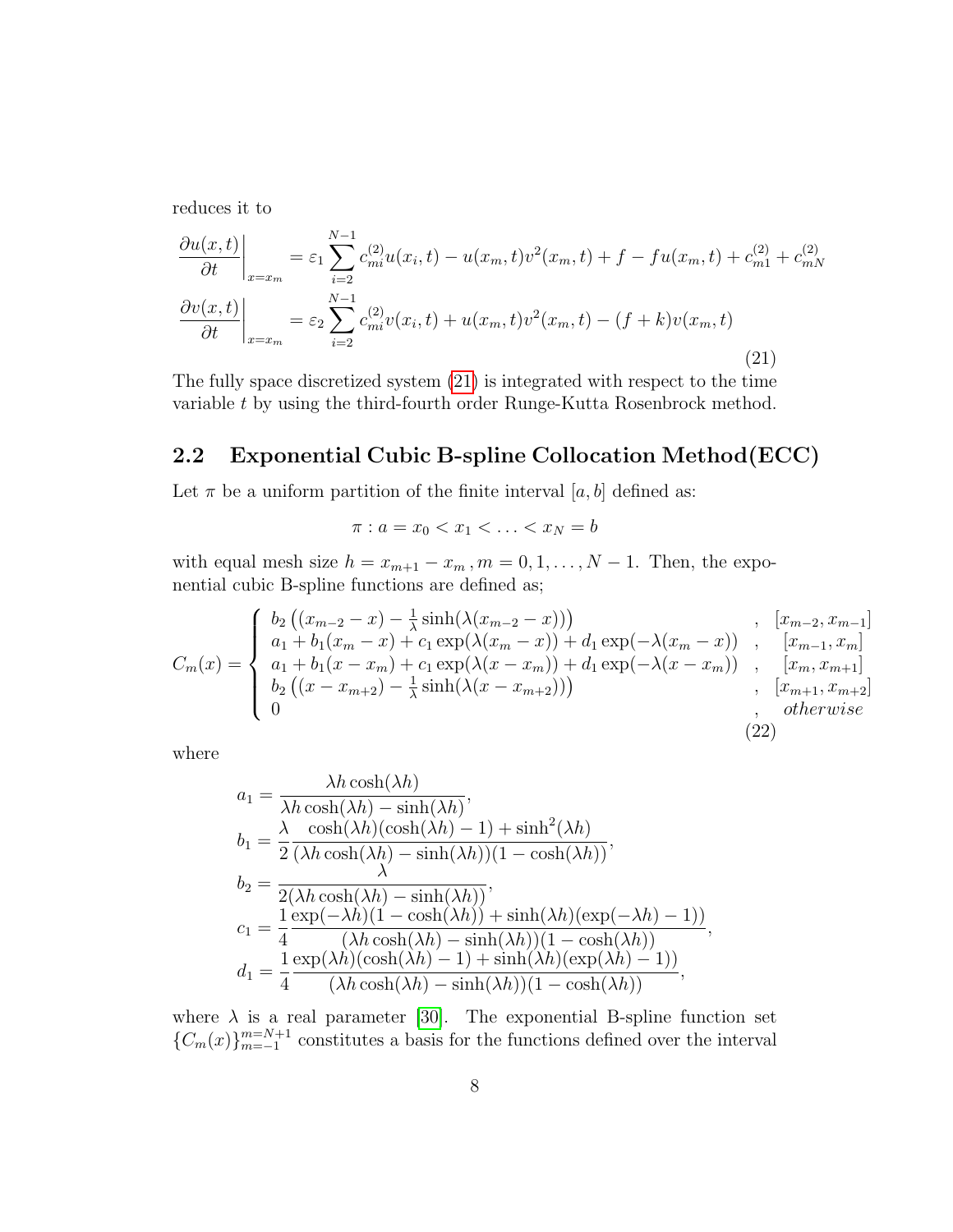<span id="page-8-0"></span>[a, b]. The bell-shape of the exponential cubic B-spline function for  $\lambda = 1$  is demonstrated in Fig. [1.](#page-8-0)



Figure 1: Exponential B-spline for  $\lambda = 1$ 

The nonzero functional values of each exponential B-spline  $C_m(x)$  and its two principle derivatives at the grids are tabulated in Table [1.](#page-8-1)

Table 1:  $C_m(x)$  and its principle two derivatives at the grids

<span id="page-8-1"></span>

| $\boldsymbol{x}$ | $x_{m-2}$      | $x_{m-1}$                                                                             | $x_m$                                                                              | $x_{m+1}$                                                                             | $x_{m+2}$ |
|------------------|----------------|---------------------------------------------------------------------------------------|------------------------------------------------------------------------------------|---------------------------------------------------------------------------------------|-----------|
| $C_m$            |                | $\sinh(\lambda h) - \lambda h$<br>$2(\lambda h \cosh(\lambda h) - \sinh(\lambda h))$  |                                                                                    | $\sinh(\lambda h) - \lambda h$<br>$2(\lambda h \cosh(\lambda h) - \sinh(\lambda h))$  | $\theta$  |
| $C_{\bm{m}}$     | $\overline{0}$ | $\lambda(1-\cosh(\lambda h))$<br>$2(\lambda h \cosh(\lambda h) - \sinh(\lambda h))$   |                                                                                    | $\lambda(\cosh(\lambda h) - 1)$<br>$2(\lambda h \cosh(\lambda h) - \sinh(\lambda h))$ | 0         |
| $C_m$            |                | $\lambda^2$ sinh( $\lambda h$ )<br>$2(\lambda h \cosh(\lambda h) - \sinh(\lambda h))$ | $\lambda^2$ sinh( $\lambda h$ )<br>$\lambda h \cosh(\lambda h) - \sinh(\lambda h)$ | $\lambda^2$ sinh( $\lambda h$ )<br>$2(\lambda h \cosh(\lambda h) - \sinh(\lambda h))$ | $\Omega$  |

Assume that the solutions  $u(x, t)$  and  $v(x, t)$  be in the form

<span id="page-8-2"></span>
$$
u(x,t) \cong \sum_{i=-1}^{N+1} \delta_i C_i(x), \qquad v(x,t) \cong \sum_{i=-1}^{N+1} \phi_i C_i(x) \tag{23}
$$

where  $\delta_i$  are time dependent variables that will be determined from the collocation method. The first two principle derivatives of  $u(x, t)$  and  $v(x, t)$  can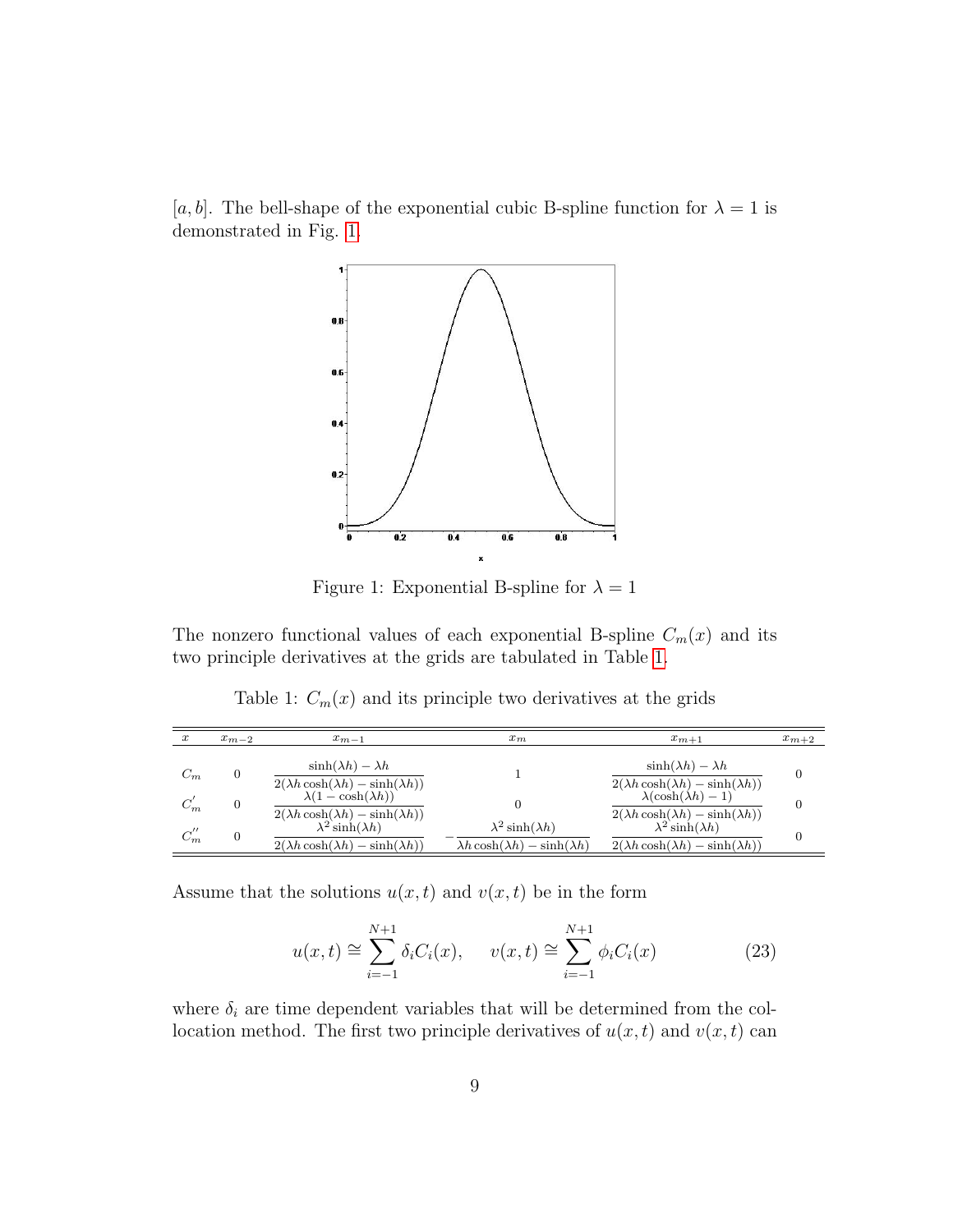be determined as

<span id="page-9-0"></span>
$$
u'(x,t) \cong \sum_{i=-1}^{N+1} \delta_i C'_i(x), \quad u''(x,t) \cong \sum_{i=-1}^{N+1} \delta_i C''_i(x)
$$
  

$$
v'(x,t) \cong \sum_{i=-1}^{N+1} \phi_i C'_i(x), \quad v''(x,t) \cong \sum_{i=-1}^{N+1} \phi_i C''_i(x)
$$
 (24)

Using the equations [\(23\)](#page-8-2) and [\(24\)](#page-9-0) with functional values of each exponential B-spline given in Table [1,](#page-8-1) and its first two principle derivatives at the grids can be written in the form

$$
u_i = u(x_i, t) \approx \frac{s - \lambda h}{2(\lambda hc - s)} \delta_{i-1} + \delta_i + \frac{s - \lambda h}{2(\lambda hc - s)} \delta_{i+1}
$$
  
\n
$$
u'_i = u'(x_i, t) \approx \frac{\lambda(1 - c)}{2(\lambda hc - s)} \delta_{i-1} + \frac{\lambda(c - 1)}{2(\lambda hc - s)} \delta_{i+1}
$$
  
\n
$$
u''_i = u''(x_i, t) \approx \frac{\lambda^2 s}{2(\lambda hc - s)} \delta_{i-1} - \frac{\lambda^2 s}{\lambda hc - s} \delta_i + \frac{\lambda^2 s}{2(\lambda hc - s)} \delta_{i+1}.
$$
  
\n
$$
v_i = v(x_i, t) \approx \frac{s - \lambda h}{2(\lambda hc - s)} \phi_{i-1} + \phi_i + \frac{s - \lambda h}{2(\lambda hc - s)} \phi_{i+1},
$$
  
\n
$$
v'_i = v'(x_i, t) \approx \frac{\lambda(1 - c)}{2(\lambda hc - s)} \phi_{i-1} + \frac{\lambda(c - 1)}{2(\lambda hc - s)} \phi_{i+1}
$$
  
\n
$$
v''_i = v''(x_i, t) \approx \frac{\lambda^2 s}{2(\lambda hc - s)} \phi_{i-1} - \frac{\lambda^2 s}{\lambda hc - s} \phi_i + \frac{\lambda^2 s}{2(\lambda hc - s)} \phi_{i+1}.
$$
  
\n(25)

where  $s = \sinh \lambda h$  and  $c = \cosh \lambda h$ . After discretizing the Gray-Scott system [\(1\)](#page-1-0) in time by the Crank-Nicholson method, it reduces to

<span id="page-9-1"></span>
$$
\frac{u^{n+1} - u^n}{\Delta t} = \varepsilon_1 \frac{u_{xx}^{n+1} + u_{xx}^n}{2} - \frac{(u^2 v)^{n+1} + (u^2 v)^n}{2} + f(1 - \frac{u^{n+1} + u^n}{2})
$$
  

$$
\frac{v^{n+1} - v^n}{\Delta t} = \varepsilon_2 \frac{v_{xx}^{n+1} + v_{xx}^n}{2} + \frac{(u^2 v)^{n+1} + (u^2 v)^n}{2} + (f + k)\left(\frac{v^{n+1} + v^n}{2}\right)
$$
 (26)

where  $u^{n+1} = u(x, t^{n+1})$  and  $v^{n+1} = v(x, t^{n+1})$  denote the solutions of Gray-Scott system at the  $(n + 1)$ .th time level. It should be mentioned that here  $t^{n+1} = t^n + \Delta t$ , and  $t^n = n\Delta t$ . Substitution of approximate solutions into [\(26\)](#page-9-1) and rearranging the resultant system lead to

<span id="page-9-2"></span>
$$
\nu_{m1}\delta_{m-1}^{n+1} + \nu_{m2}\phi_{m-1}^{n+1} + \nu_{m3}\delta_m^{n+1} + \nu_{m4}\phi_m^{n+1} + \nu_{m1}\delta_{m+1}^{n+1} + \nu_{m2}\phi_{m+1}^{n+1}(27)
$$
  
= 
$$
\nu_{m5}\delta_{m-1}^n + \nu_{m6}\delta_m^n + \nu_{m5}\delta_{m+1}^n
$$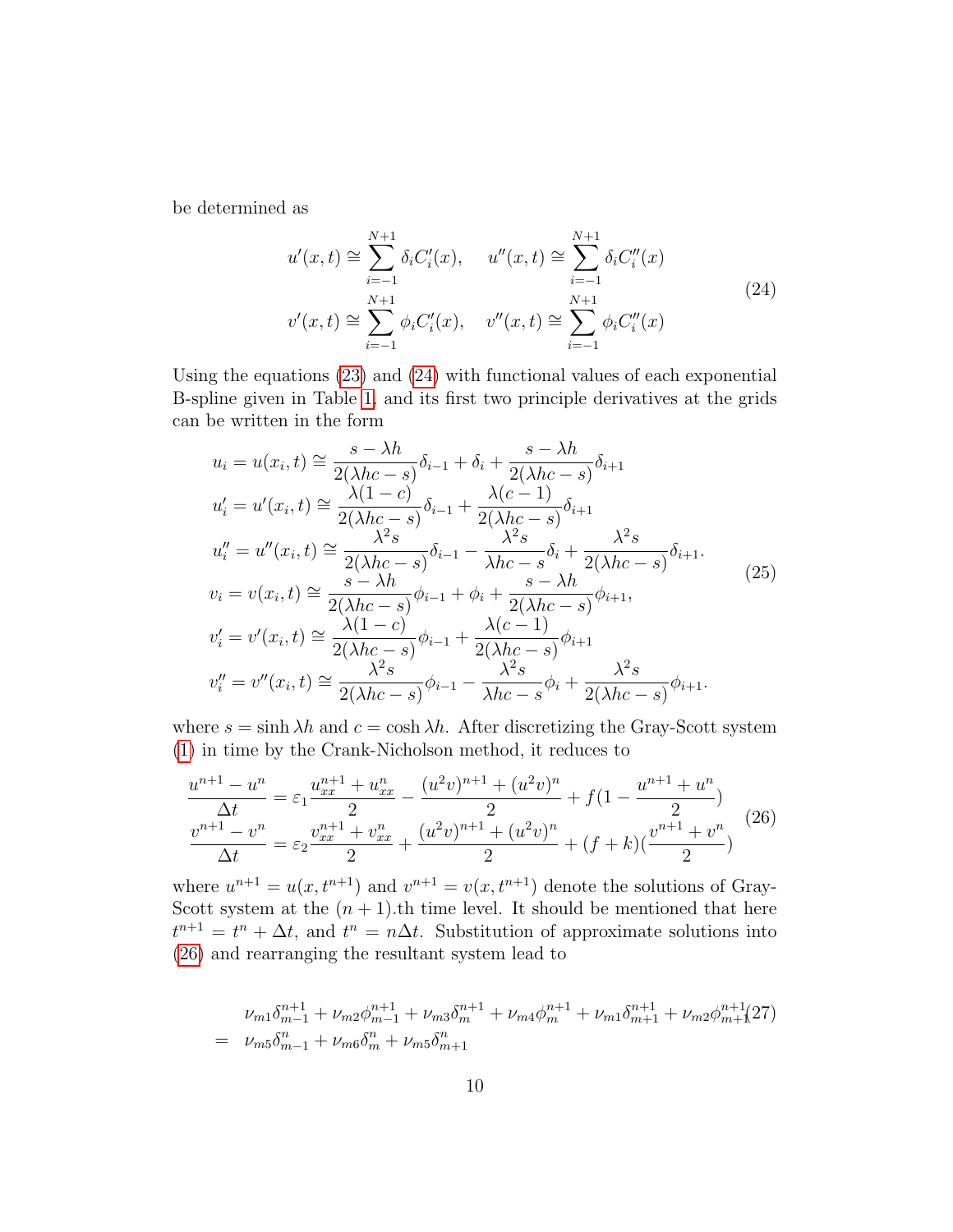and

<span id="page-10-0"></span>
$$
\nu_{m7}\delta_{m-1}^{n+1} + \nu_{m8}\phi_{m-1}^{n+1} + \nu_{m9}\delta_m^{n+1} + \nu_{m10}\phi_m^{n+1} + \nu_{m7}\delta_{m+1}^{n+1} + \nu_{m8}\phi_{m+1}^{n+1}28)
$$
  
= 
$$
\nu_{m11}\phi_{m-1}^n + \nu_{m12}\phi_m^n + \nu_{m11}\phi_{m+1}^n
$$

where

$$
\nu_{m1} = \left(\frac{2}{\Delta t} + f + L_1^2\right) \alpha_1 - \varepsilon_1 \gamma_1 \qquad \nu_{m7} = L_1^2 \alpha_1
$$
\n
$$
\nu_{m2} = 2K_1 L_1 \alpha_1 \qquad \nu_{m8} = \left(\frac{2}{\Delta t} + (f + k) + 2K_1 L_1\right) \alpha_1 - \varepsilon_2 \gamma_1
$$
\n
$$
\nu_{m3} = \left(\frac{2}{\Delta t} + f + L_1^2\right) - \varepsilon_1 \gamma_2 \qquad \nu_{m9} = L_1^2
$$
\n
$$
\nu_{m4} = 2K_1 L_1 \qquad \nu_{m10} = \left(\frac{2}{\Delta t} + (f + k) + 2K_1 L_1\right) - \varepsilon_2 \gamma_2
$$
\n
$$
\nu_{m5} = \left(\frac{2}{\Delta t} - f + L_1^2\right) \alpha_1 + \varepsilon_1 \gamma_1 \qquad \nu_{m11} = \left(\frac{2}{\Delta t} - (f + k) - K_1 L_1\right) \alpha_1 + \varepsilon_2 \gamma_1
$$
\n
$$
\nu_{m6} = \left(\frac{2}{\Delta t} - f + L_1^2\right) + \varepsilon_1 \gamma_2 \qquad \nu_{m12} = \left(\frac{2}{\Delta t} - (f + k) - K_1 L_1\right) + \varepsilon_2 \gamma_2
$$
\n
$$
K_1 = \alpha_1 \delta_{m-1}^n + \alpha_2 \delta_m^n + \alpha_3 \delta_{m+1}^n \qquad L_1 = \alpha_1 \phi_{m-1}^n + \alpha_2 \phi_m^n + \alpha_3 \phi_{m+1}^n
$$
\n
$$
\alpha_1 = \frac{s - \lambda h}{2(\lambda h c - s)}, \quad \gamma_1 = \frac{\lambda^2 s}{2(\lambda h c - s)}, \quad \gamma_2 = -\frac{\lambda^2 s}{ph c - s}.
$$

<span id="page-10-1"></span>The system with [\(27\)](#page-9-2) and [\(28\)](#page-10-0) can be converted the following matrices system;

$$
\mathbf{A}\mathbf{x}^{n+1} = \mathbf{B}\mathbf{x}^n + 2\mathbf{C} \tag{29}
$$

where

$$
\mathbf{A} = \begin{bmatrix} \nu_{m1} & \nu_{m2} & \nu_{m3} & \nu_{m4} & \nu_{m1} & \nu_{m2} \\ \nu_{m5} & 0 & \nu_{m6} & 0 & \nu_{m5} & 0 \\ & \nu_{m1} & \nu_{m2} & \nu_{m3} & \nu_{m4} & \nu_{m1} & \nu_{m2} \\ & \nu_{m5} & 0 & \nu_{m6} & 0 & \nu_{m5} & 0 \\ & & \ddots & \ddots & \ddots & \ddots & \ddots \\ & & & \nu_{m1} & \nu_{m2} & \nu_{m3} & \nu_{m4} & \nu_{m1} & \nu_{m2} \\ & & & \nu_{m5} & 0 & \nu_{m6} & 0 & \nu_{m5} & 0 \end{bmatrix}
$$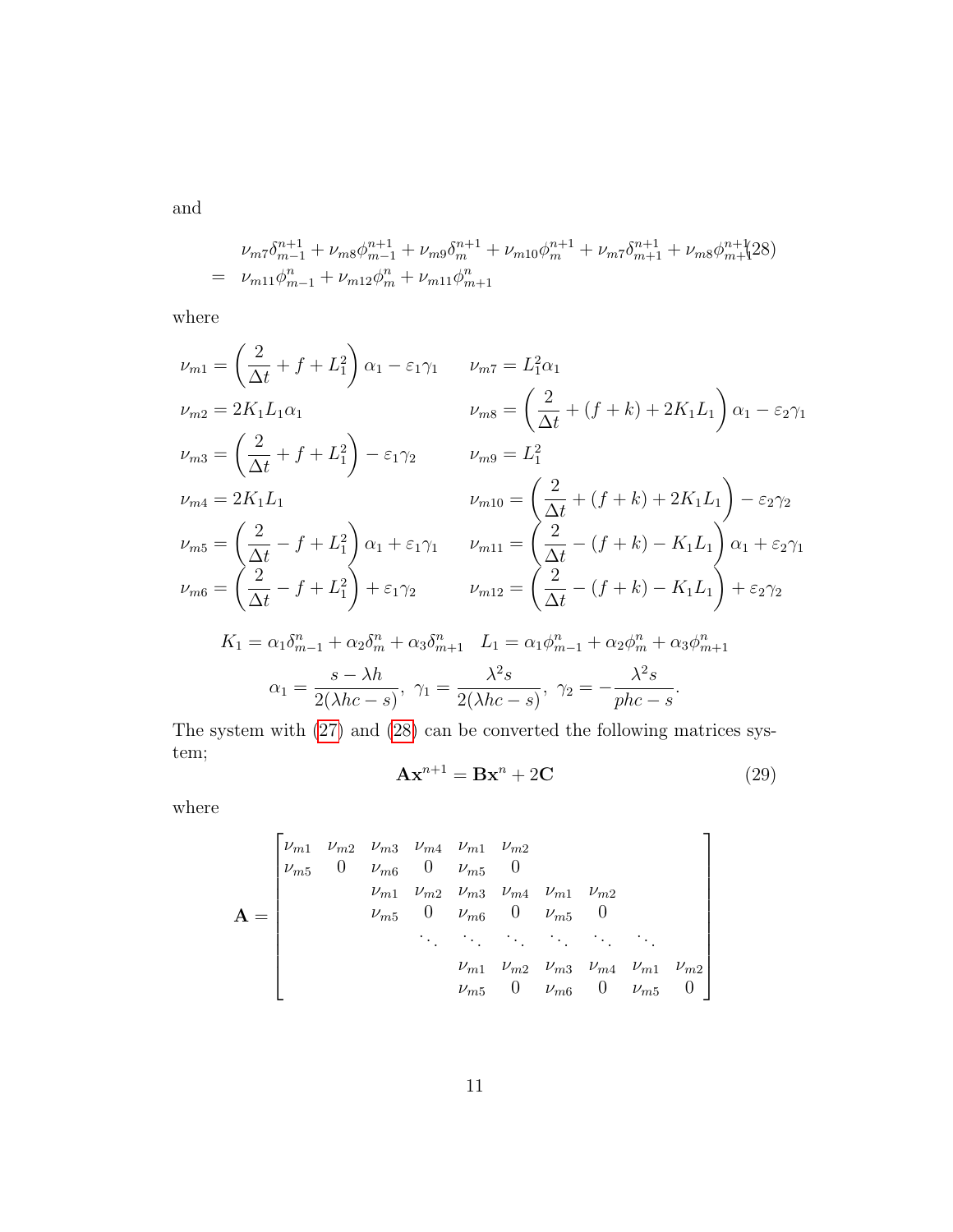$$
\mathbf{B} = \begin{bmatrix} \nu_{m7} & \nu_{m8} & \nu_{m9} & \nu_{m10} & \nu_{m7} & \nu_{m8} \\ 0 & \nu_{m11} & 0 & \nu_{m12} & 0 & \nu_{m11} \\ & \nu_{m7} & \nu_{m8} & \nu_{m9} & \nu_{m10} & \nu_{m7} & \nu_{m8} \\ & & 0 & \nu_{m11} & 0 & \nu_{m12} & 0 & \nu_{m11} \\ & & & \ddots & \ddots & \ddots & \ddots & \ddots \\ & & & & \nu_{m7} & \nu_{m8} & \nu_{m9} & \nu_{m10} & \nu_{m7} & \nu_{m8} \\ & & & 0 & \nu_{m11} & 0 & \nu_{m12} & 0 & \nu_{m11} \end{bmatrix} \text{ and } \mathbf{C} = \begin{bmatrix} f \\ 0 \\ \vdots \\ f \\ 0 \end{bmatrix}
$$

The system [\(29\)](#page-10-1) consists of  $2N + 2$  linear equations with  $2N + 6$  unknown parameters  $\mathbf{x}^n = (\delta_{-1}^n, \phi_{-1}^n, \delta_0^n, \phi_0^n, \dots, \delta_{N+1}^n, \phi_{N+1}^n)$ . Adapting the boundary conditions to new variables  $\delta$  and  $\phi$  and eliminating the variables with subscripts  $-1$  and  $N + 1$  by substituting

$$
\delta_{-1}^{n} = \frac{2(\lambda hc - s)}{s - \lambda h} - \frac{2(\lambda hc - s)}{s - \lambda h} \delta_{0}^{n} - \delta_{1}^{n}, \n\phi_{-1}^{n} = -\frac{2(\lambda hc - s)}{s - \lambda h} \phi_{0}^{n} - \phi_{1}^{n}, \n\delta_{N+1}^{n} = \frac{2(\lambda hc - s)}{s - \lambda h} - \delta_{N-1}^{n} - \frac{2(\lambda hc - s)}{s - \lambda h} \delta_{N}^{n}, \n\phi_{N+1}^{n} = -\phi_{N-1}^{n} - \frac{2(\lambda hc - s)}{s - \lambda h} \phi_{N}^{n},
$$
\n(30)

into the system [\(29\)](#page-10-1) generates a solvable system containing equal equations and number of unknowns. The reduced septa-diagonal system of  $(2N + 2)$ equations with  $(2N + 2)$  is solved by well known Thomas algorithm with inner iteration to improve the results in each time step.

#### 2.3 Adapting the Initial State

In order to be able to start time integration of the iterative system [\(29\)](#page-10-1), the initial parameters  $\delta^0_{-1}$ ,  $\phi^0_{-1}$ ,  $\delta^0_0$ ,  $\phi^0_0, \ldots, \delta^0_{N+1}$ ,  $\phi^0_{N+1}$  are required to be calculated from the initial condition and first space derivative of the initial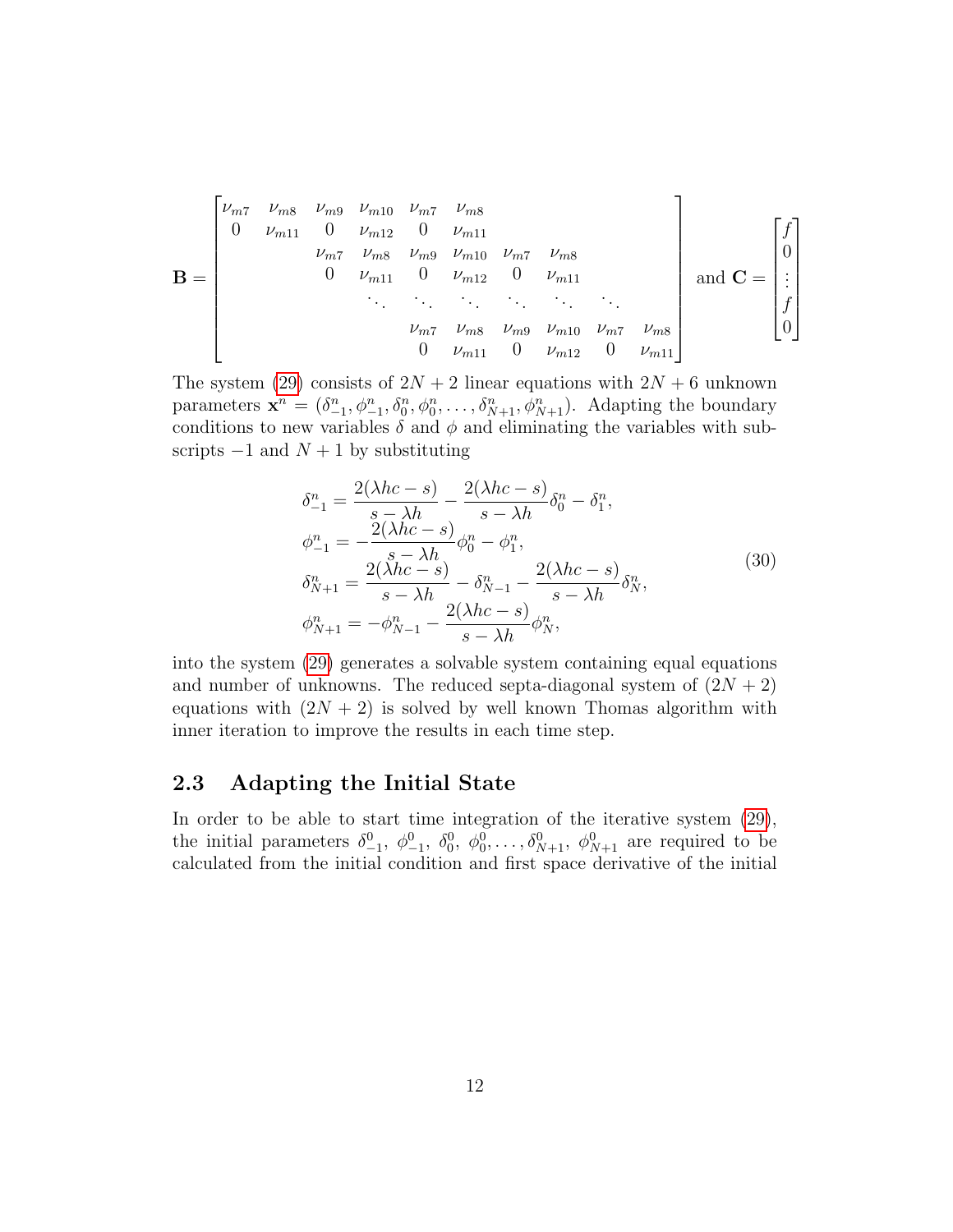conditions at the boundaries as the following

$$
u'(a,0) = \frac{\lambda(1-c)}{2(\lambda hc - s)} \delta_{-1}^{0} + \frac{\lambda(c-1)}{2(\lambda hc - s)} \delta_{1}^{0}
$$
  

$$
u(x_m,0) = \frac{s - \lambda h}{2(\lambda hc - s)} \delta_{m-1}^{0} + \delta_{m}^{0} + \frac{s - \lambda h}{2(\lambda hc - s)} \delta_{m+1}^{0}, m = 0, 1, ..., N - 1
$$
  

$$
u'(b,0) = \frac{\lambda(1-c)}{2(\lambda hc - s)} \delta_{N-1}^{0} + \frac{\lambda(c-1)}{2(\lambda hc - s)} \delta_{N+1}^{0}
$$
 (31)

and

$$
v'(a,0) = \frac{\lambda(1-c)}{2(\lambda hc - s)} \phi_{-1}^{0} + \frac{\lambda(c-1)}{2(\lambda hc - s)} \phi_{1}^{0}
$$
  

$$
v(x_m,0) = \frac{s - \lambda h}{2(\lambda hc - s)} \phi_{m-1}^{0} + \phi_{m}^{0} + \frac{s - \lambda h}{2(\lambda hc - s)} \phi_{m+1}^{0}, \ m = 0, 1, ..., N \quad (32)
$$
  

$$
v'(b,0) = \frac{\lambda(1-c)}{2(\lambda hc - s)} \phi_{N-1}^{0} + \frac{\lambda(c-1)}{2(\lambda hc - s)} \phi_{N+1}^{0}
$$

## 3 Simulations of Motions of Patterns Governed by Gray-Scott System

In this section, the diffusion of some initial pulses are obtained by using both the differential quadrature and collocation methods.

In the first example, the replications of two initial pulses formed by initial conditions represented by  $u$  and  $v$  and covering the related domain are simulated for particular choice of diffusion coefficients. The results of decreasing one of the diffusion coefficients in the system are also examined.

In the second example, the initial conditions for both  $u(x, t)$  and  $v(x, t)$  in the first example are manipulated to give two initial pulses represented by both functions. The diffusion and replicating themselves of more initial pulses, as a result covering the domain is simulated.

#### 3.1 Diffusion of Single Initial Pulse

The diffusion of two single initial pulses represented by  $u(x, t)$  and  $v(x, t)$ are simulated by the proposed methods. This problem is the solution of the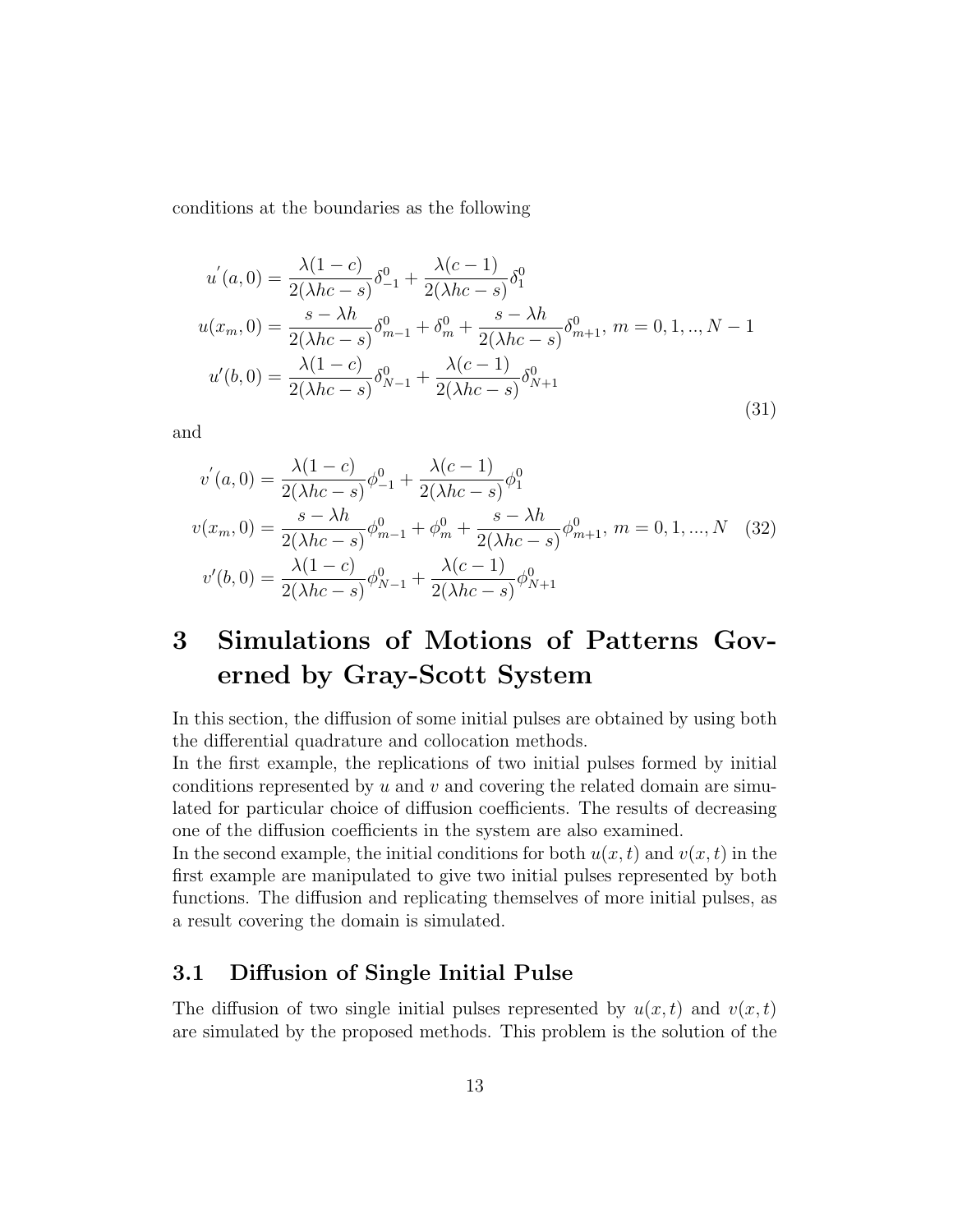<span id="page-13-0"></span>initial-boundary value problem for the system [\(1\)](#page-1-0) combined with the initial conditions

$$
u(x, 0) = 1 - \frac{1}{2} \sin^{100} (\pi x)
$$
  

$$
v(x, 0) = \frac{1}{4} \sin^{100} (\pi x)
$$
 (33)

and the boundary conditions  $(2)$  [\[13\]](#page-19-3). In the first case, the diffusion of initial pulse is studied. The simulations are accomplished in  $t \in [0, 2000]$  with the parameters  $\varepsilon_1 = 10^{-4}$ ,  $\varepsilon_2 = 10^{-6}$ ,  $f = 0.024$ ,  $k = 0.06$  over the finite interval [0, 1]. The time increment  $\Delta t = 0.1$  is used with various numbers of grids in the interval of the problem. The simulations of diffusion of both  $u(x, t)$  and  $v(x, t)$  obtained by the proposed methods are plotted in Fig. [2\(a\)](#page-14-0) and Fig. [2\(b\).](#page-14-1) The motions of both pulses can be observed more clearly by tracking the projections, Fig.  $2(c)$  and Fig.  $2(d)$ .

The initial upside-down pulse represented by the initial condition for  $u(x, t)$ replicates itself at the beginning of the simulation, Fig. [2\(a\).](#page-14-0) Both replicas begin to travel on opposite sides and get far away from each other, Fig. [2\(c\).](#page-14-2) At about  $t = 900$ , both of the pulses replicate themselves again and the number of pulses reaches four. All replicas keep their propagations as time goes. The ones close to the ends of the interval continue to their motions towards the ends of the interval. The remaining two that are close to each other propagate towards each other.

The pulse represented by  $v(x, t)$  is a positive pulse initially. At the beginning of the simulation, the initial pulse replicates itself, Fig.  $2(b)$ . These two replicas separate from each other and move far away as time goes. At about the time  $t = 900$  both pulses replicate themselves, Fig. [2\(d\).](#page-14-3) The separation of new replicates lasts till approximately  $t = 1000$ . After this time, we observe four well-separated pulses. The inner replicas move closer to each other, as the others moving towards the ends of the domain. Both simulations of  $u(x, t)$ and  $v(x, t)$  generated by both proposed methods are in a good agreement with expected results and the simulations with Zegeling& Kok [\[13\]](#page-19-3)' s results.

We run the same simulation with the same values of the parameters in the same initial conditions except  $\varepsilon_1$ .

The selection of the diffusion coefficient  $\varepsilon_1$  as  $10^{-5}$  causes that the initial pulses represented by  $u(x, t)$  and  $v(x, t)$  replicates themselves only at the beginning of the simulation. The well-separated pulses represented by  $u(x, t)$ protect their positions by standing where they are after replication during the long simulation period. Both pulses preserve their shapes and heights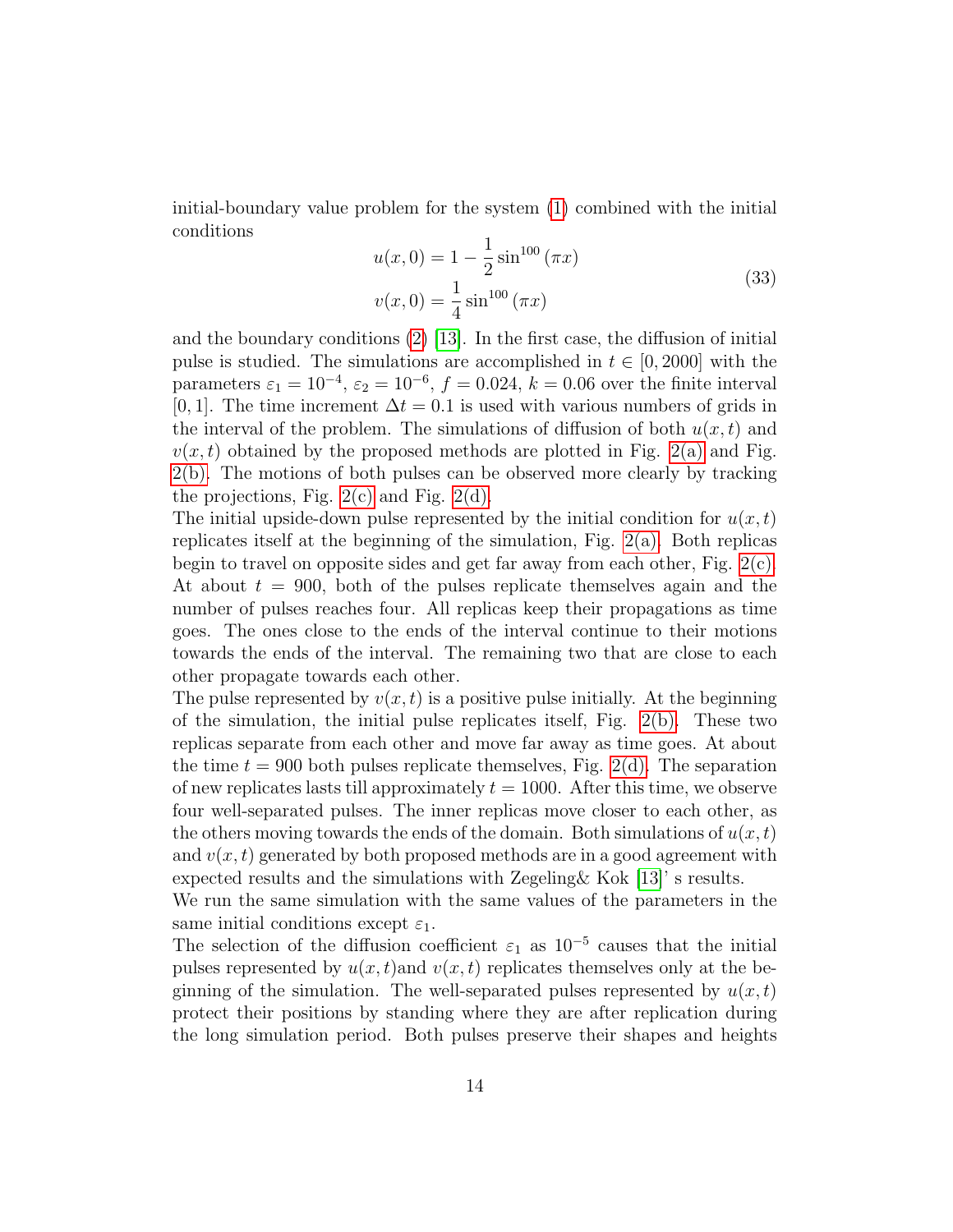<span id="page-14-0"></span>

 $1.5 -$ -500  $v(x, t)$  $-1000t$  $\overline{0}$ 1500  $\boldsymbol{0}$  $-2000$ 

(a) Coverage of the domain by the initial single pulse represented by  $u$ 

<span id="page-14-1"></span>



<span id="page-14-3"></span><span id="page-14-2"></span>Figure 2: Occupation of a domain by single initial pulses in  $t \in [0, 2000]$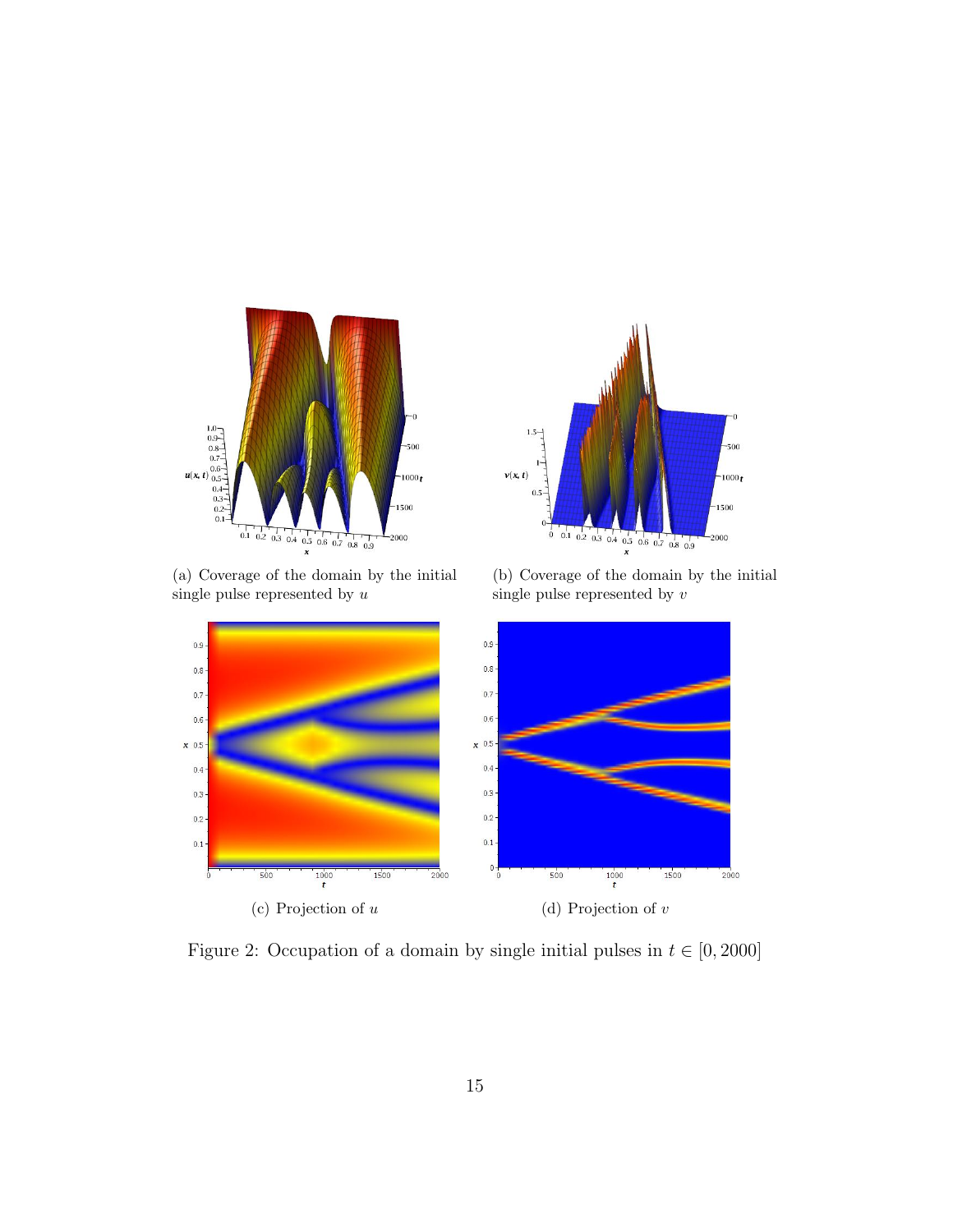as time goes and do not generate more replicas in the simulation process time. The same results can also be stated for the two replicas of initial pulse represented by the function  $v(x, t)$ . The replicas are formed at the beginning of the simulation duration. Neither of them move in any direction but both preserve their shapes like the pulses represented by  $u(x, t)$ . The projections of the simulations of both functions  $u(x, t)$  and  $v(x, t)$  in the long simulation period  $[0, 25000]$  are given in Fig [3\(a\)-](#page-15-0)Fig [3\(b\).](#page-15-1)

<span id="page-15-0"></span>

<span id="page-15-1"></span>Figure 3: Simulations of standing pulses  $t \in [0, 25000]$ 

#### 3.2 Diffusion of Double Initial Pulses

The initial conditions [\(33\)](#page-13-0) have been manipulated to give two separated initial pulses by rewriting the sine function in the initial conditions as sum of two sine functions. Then,  $x-x_0$  and  $x-\tilde{x_0}$  are substituted instead of x in the modified initial condition containing the sum of two sine functions. Thus, the peaks of both pulses are positioned at  $x_0$  and  $\tilde{x_0}$ . Under this modifications the initial conditions are formed as

$$
u(x,0) = 1 - [0.5 \sin^{100}(\pi(x - x_0)) + 0.5 \sin^{100}(\pi(x - \tilde{x_0}))]
$$
  

$$
v(x,0) = \frac{1}{4} \sin^{100}(\pi(x - x_0)) + \frac{1}{4} \sin^{100}(\pi(x - \tilde{x_0}))
$$
 (34)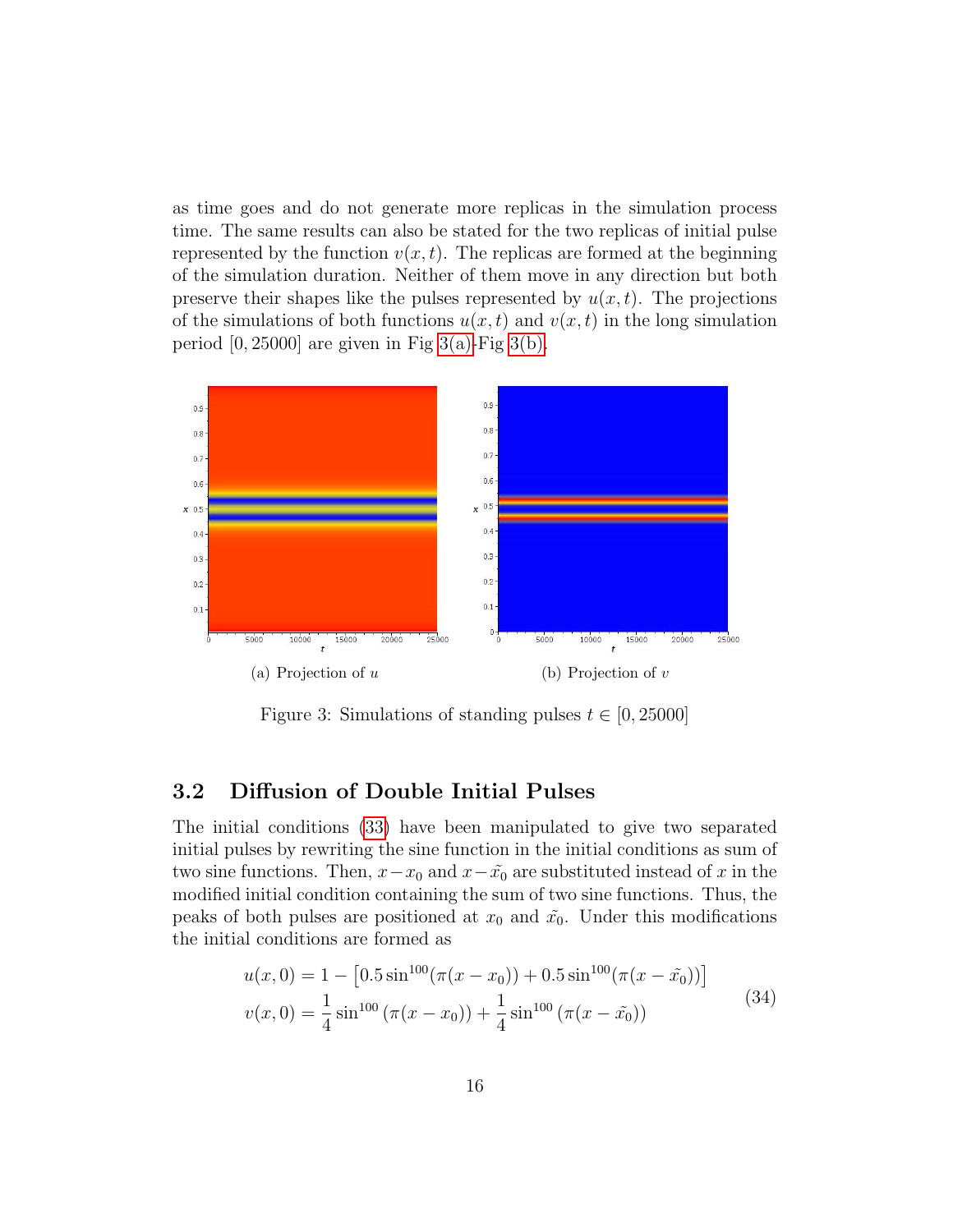for both  $u(x, t)$  and  $v(x, t)$ . In order to prevent the moving pulses as time goes to hit the ends of the problem interval, we decreased the diffusion coefficient  $\varepsilon_1$  to  $5 \times 10^{-5}$ . The remaining parameters are chosen as the same in the previous example. The numerical solutions are determined in  $t \in [0, 1200]$ with the time increment  $\Delta t = 0.1$  over the finite interval [0, 1]. The numerical solutions simulating diffusion of two initial pulses are plotted in Fig. [4\(a\)](#page-17-0) and Fig. [4\(b\).](#page-17-1) The occupation of the domain as a result of the diffusion can be observed clearly in the projections of both functions Fig.  $4(c)$  and Fig. [4\(d\).](#page-17-3)

For the sake of compatibility, the peaks of two initial upside-down pulses represented by  $u(x, 0)$  are positioned at  $x = 0.25$  and  $x = 0.75$  by choosing  $x_0 = 0.25$  and  $\tilde{x_0} = 0.75$ , Fig. [4\(a\).](#page-17-0) Both initial pulses replicate themselves at the beginning of the simulation and separate clearly from each other in the first 100 unit time, Fig.  $4(c)$ . As time goes, four pulses keep their diffusion till  $t = 700$ . When the time reaches  $t = 700$ , the replication process starts again. All four pulses replicate themselves to give eight pulses. All pulses keep to cover the interval until the end of simulation terminating time.

Two positive initial pulses represented by  $v(x, t)$  also behave like  $u(x, t)$  during the simulation, Fig. [4\(b\).](#page-17-1) At the beginning of the simulation, both pulses replicate themselves and diffuse to cover the domain, Fig. [4\(d\).](#page-17-3) At about  $t = 700$ , all four pulses replicate themselves again. Totally eight replicas keeps to cover the domain.

### 4 Conclusion

In this study, we setup a differential quadrature algorithm combined with implicit Rosenbrock method of order four and a collocation method based on exponential B-spline functions for the numerical solutions of some initialboundary value problems for a nonlinear Gray-Scott system.

In the first example, we obtained the numerical solutions for the problem modeling single initial pulse occupying the problem interval. The motions and replications of the two initial pulses of the system cover the problem interval as time goes. A particular case for this problem is also simulated by decreasing one of the diffusion coefficient. In this case, the standing replicas do not propagate the problem domain during the simulation process.

In the second example, we perform some manipulations on the initial conditions to construct two well-separated upside-down initial pulses and two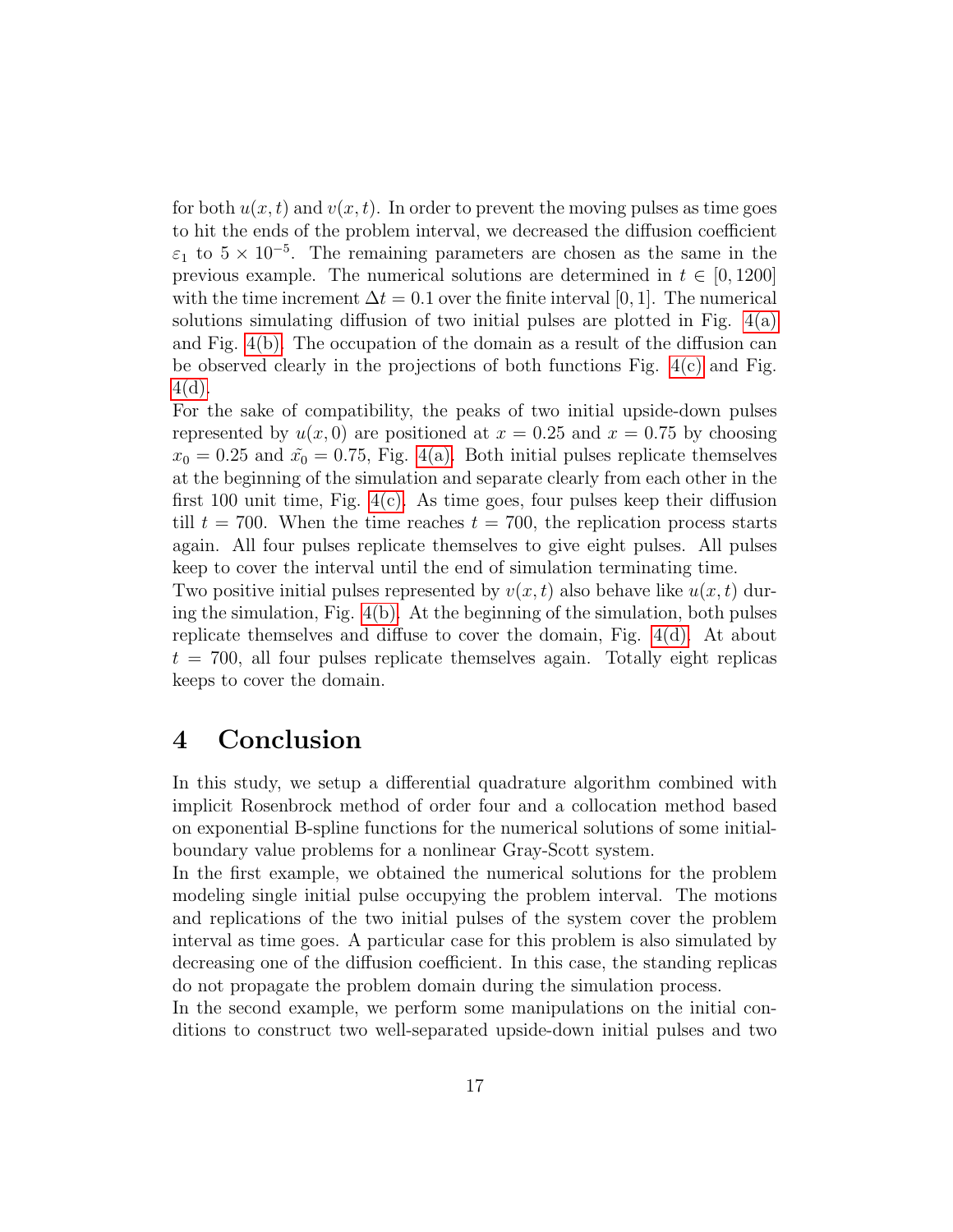<span id="page-17-0"></span>

<span id="page-17-1"></span>

(a) Diffusion of two initial pulses for  $u$  (b) Diffusion of two initial pulses for  $v$ 



<span id="page-17-3"></span><span id="page-17-2"></span>Figure 4: Simulations of motion of initial pulses in  $t \in [0, 1200]$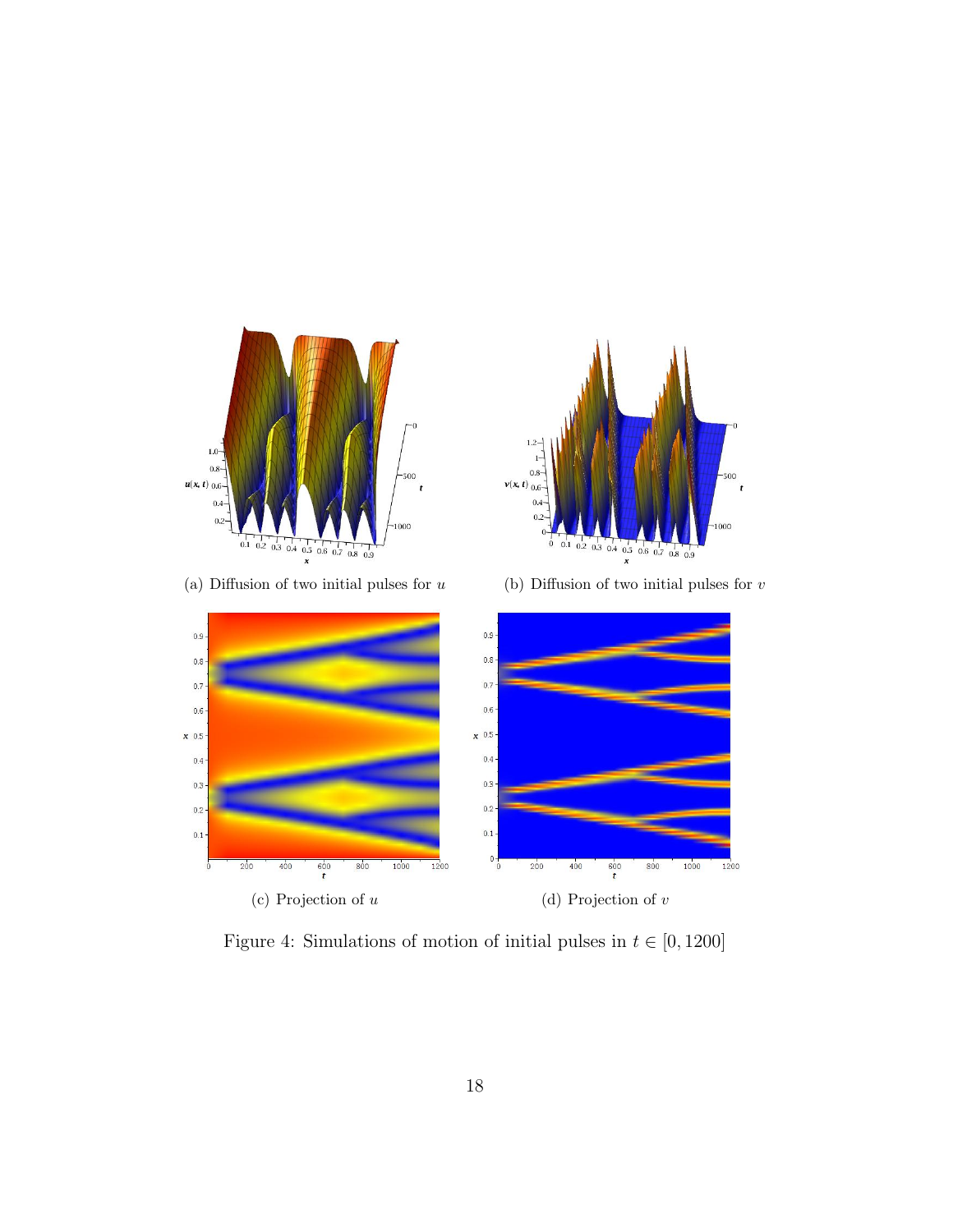positive initial pulses represented by  $u(x, 0)$  and  $v(x, 0)$ , respectively. The generation of replicas and propagations are simulated successfully.

Both proposed methods have produced acceptable solutions for the Gray-Scott system. Both of the methods remain stable during the long simulation process times.

### References

- <span id="page-18-0"></span>[1] Kondo, S., & Miura, T. (2010). Reaction-diffusion model as a framework for understanding biological pattern formation. Science, 329(5999), 1616-1620.
- [2] Acosta, A.O., Illanes, C. & Marchese, J. (2009). Removal and recovery of Cr (III) with emulsion liquid membranes. Desalin. Wat. Treat. 7 (1-3), 18-24.
- [3] Eyupoglu, V., Surucu, A., & Kunduracioglu, A. (2015). Synergistic extraction of Cr (VI) from Ni (II) and Co (II) by flat sheet supported liquid membranes using TIOA and TBP as carriers. Polish Journal of Chemical Technology, 17(2), 34-42.
- [4] Eyupoglu, V., & Tutkun, O. (2011). The extraction of Cr (VI) by a flat sheet supported liquid membrane using alamine 336 as a carrier. Arabian Journal for Science and Engineering, 36(4), 529-539.
- <span id="page-18-1"></span>[5] Nicolis, G., & Prigogine, I. (1977). Self-organization in nonequilibrium systems (Vol. 191977). Wiley, New York.
- <span id="page-18-2"></span>[6] Pearson, J.E., Complex pattern in a simple system, Science, 261, 189- 192, 1993.
- <span id="page-18-3"></span>[7] Lee, K. J., McCormick, W. D., Pearson, J. E., & Swinney, H. L. (1994). Experimental observation of self-replicating spots in a reaction-diffusion system. Nature, 369(6477), 215-218.
- [8] Lee, K. J., & Swinney, H. L. (1995). Lamellar structures and selfreplicating spots in a reaction-diffusion system. Physical Review E, 51(3), 1899.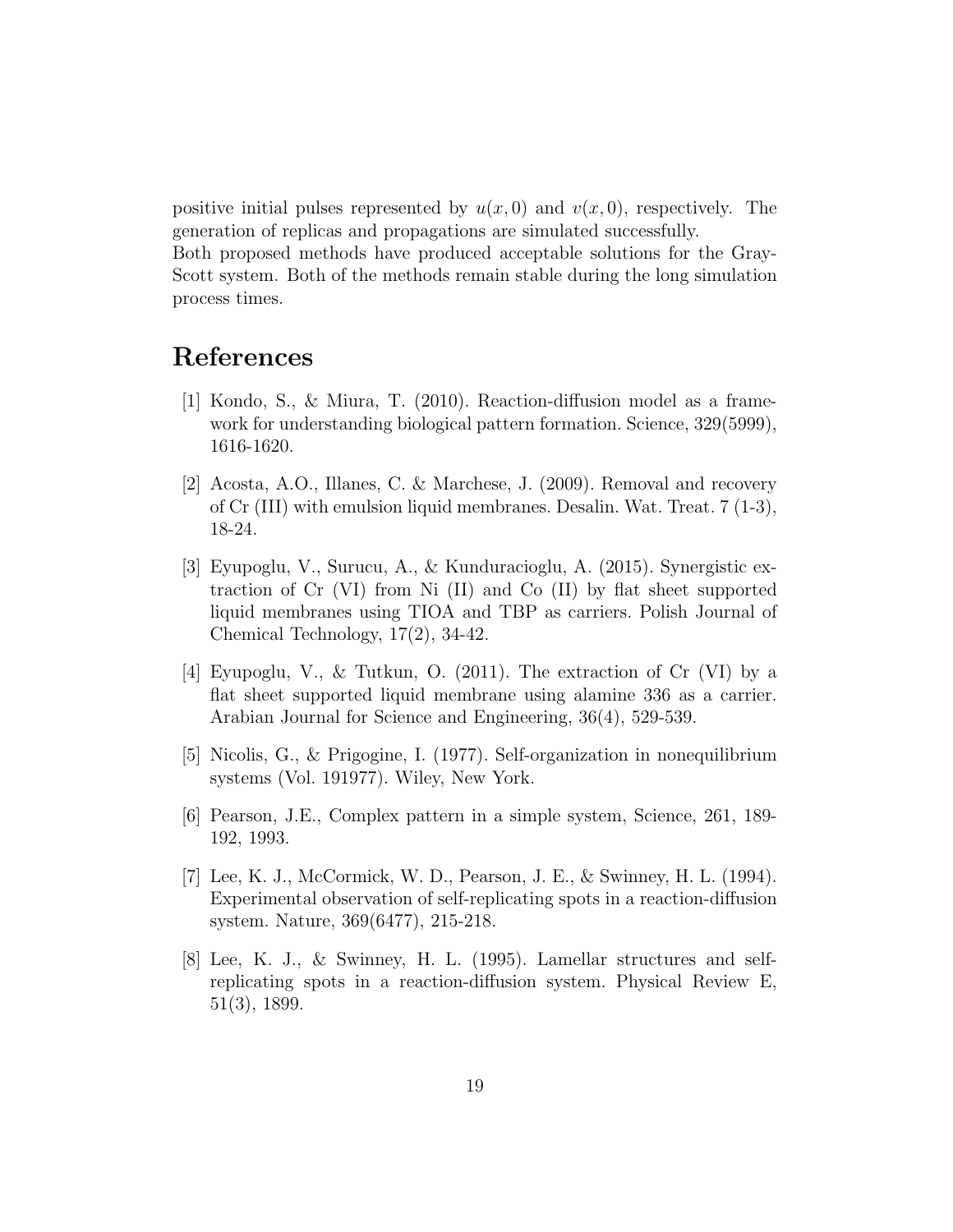- [9] Petrov, V., Scott, S. K., & Showalter, K. (1994). Excitability, wave reflection, and wave splitting in a cubic autocatalysis reaction-diffusion system. Philosophical Transactions of the Royal Society of London A: Mathematical, Physical and Engineering Sciences, 347(1685), 631-642.
- <span id="page-19-0"></span>[10] Reynolds, W. N., Pearson, J. E., & Ponce-Dawson, S. (1994). Dynamics of self-replicating patterns in reaction diffusion systems. Physical review letters, 72(17), 2797.
- <span id="page-19-1"></span>[11] Gray, P., & Scott, S. K. (1984). Autocatalytic reactions in the isothermal, continuous stirred tank reactor: Oscillations and instabilities in the system  $A+2B \rightarrow 3B$ ;  $B \rightarrow C$ . Chemical Engineering Science, 39(6), 1087-1097.
- <span id="page-19-2"></span>[12] Hale, J. K., Peletier, L. A., & Troy, W. C. (2000). Exact Homoclinic and Heteroclinic Solutions of the Gray-Scott Model for Autocatalysis. SIAM Journal on Applied Mathematics, 61(1), 102-130.
- <span id="page-19-3"></span>[13] Zegeling, P. A., & Kok, H. P. (2004). Adaptive moving mesh computations for reaction-diffusion systems. Journal of Computational and Applied Mathematics, 168(1), 519-528.
- <span id="page-19-4"></span>[14] Sel'Kov, E. E. (1968). Self-oscillations in glycolysis. Eur. J. Biochem,  $4(1)$ , 79-86.
- <span id="page-19-5"></span>[15] Gray, P., & Scott, S. K. (1985). Sustained oscillations and other exotic patterns of behavior in isothermal reactions. The Journal of Physical Chemistry, 89(1), 22-32.
- <span id="page-19-6"></span>[16] Doelman, A., Gardner, R. A., & Kaper, T. J. (1998). Stability analysis of singular patterns in the 1D Gray-Scott model: a matched asymptotics approach. Physica D: Nonlinear Phenomena, 122(1), 1-36.
- <span id="page-19-7"></span>[17] Owolabi, K. M., & Patidar, K. C. (2014). Numerical solution of singular patterns in one-dimensional Gray-Scott-like models. International Journal of Nonlinear Sciences and Numerical Simulation, 15(7-8), 437-462.
- [18] Kuznetsov, Y. A., Meijer, H. G., Al-Hdaibat, B., & Govaerts, W. (2015). Accurate approximation of homoclinic solutions in Gray-Scott kinetic model. International Journal of Bifurcation and Chaos, 25(09), 1550125.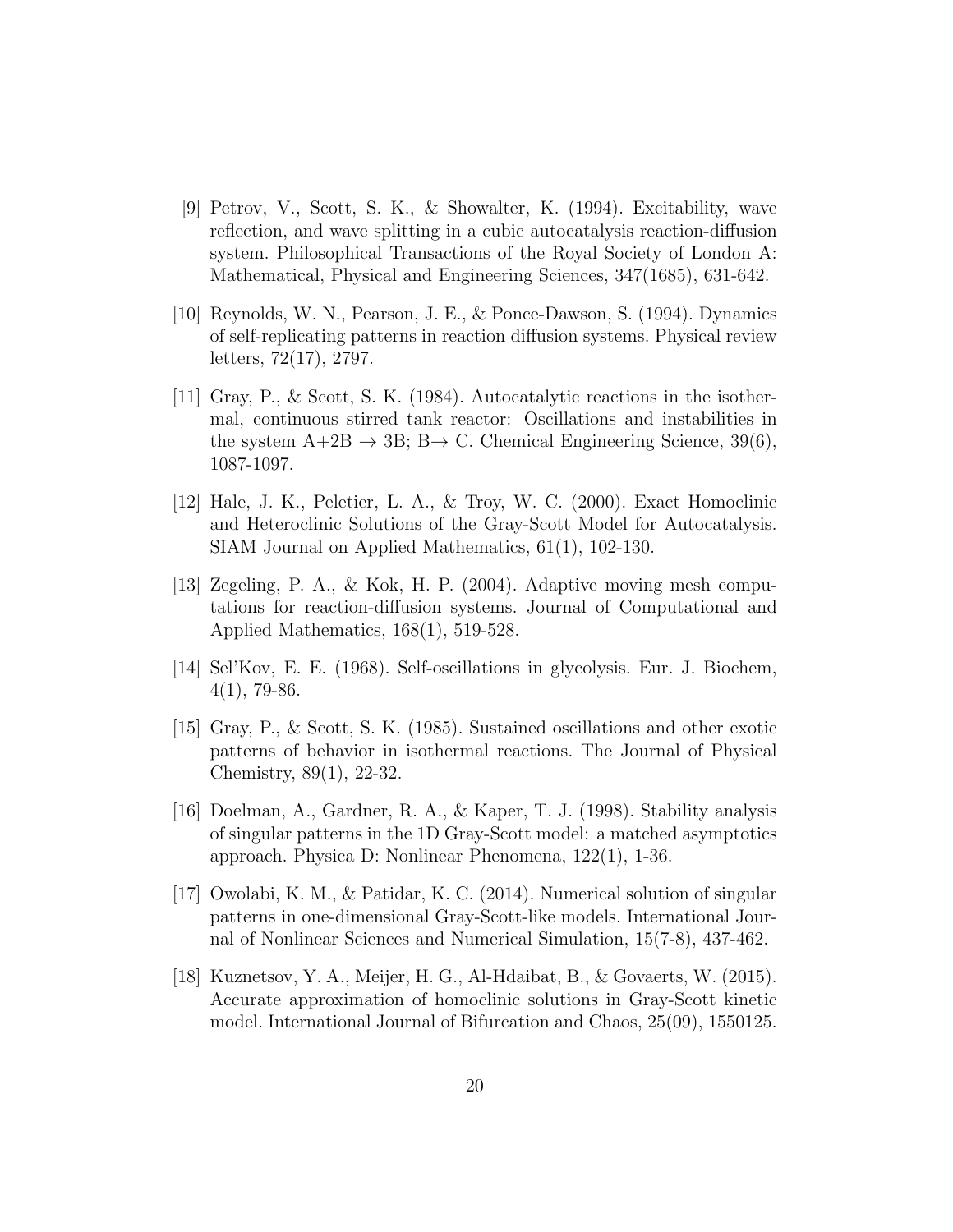- [19] Cooper, F., Ghoshal, G., & Perez-Mercader, J. (2013). Composite bound states and broken U(1) symmetry in the chemical-master-equation derivation of the Gray-Scott model. Physical Review E, 88(4), 042926.
- [20] Akmaz, H. K. (2009). Three-dimensional elastic problems of threedimensional quasicrystals. Applied Mathematics and Computation, 207(2), 327-332.
- [21] Sahin, A., & Ozmen, O. (2014). Usage of Higher Order B-splines in Numerical Solution of Fisher's Equation. International Journal of Nonlinear Science, 17(3), 241-253.
- [22] Aksoy, A. M., Irk, D., & Dag, I. (2012). Taylor collocation method for the numerical solution of the nonlinear Schrödinger equation using quintic B-spline basis. Physics of Wave Phenomena, 20(1), 67-79.
- [23] Sahin, A., Dag, I., & Saka, B. (2008). A B-spline algorithm for the numerical solution of Fisher's equation. Kybernetes, 37(2), 326-342.
- [24] Dag, I., Şahin, A., & Korkmaz, A. (2010). Numerical investigation of the solution of Fisher's equation via the B?spline Galerkin method. Numerical Methods for Partial Differential Equations, 26(6), 1483-1503.
- [25] Akmaz, H. K. (2009). Variational iteration method for elastodynamic Green's functions. Nonlinear Analysis: Theory, Methods & Applications, 71(12), e218-e223.
- [26] Geyikli, T., & Karakoç, S. B. G. (2012). Petrov-galerkin method with cubic B-splines for solving the MEW equation. Bulletin of the Belgian Mathematical Society-Simon Stevin, 19(2), 215-227.
- [27] Akmaz, H. K., & Korkmaz, A. (2012). An analytic solution of initial boundary value problem for 3D quasicrystals in half space. Philosophical Magazine Letters, 92(10), 572-579.
- <span id="page-20-0"></span>[28] Esen, A., Ucar, Y., Yagmurlu, N., & Tasbozan, O. (2013). A Galerkin finite element method to solve fractional diffusion and fractional diffusionwave equations. Mathematical Modelling and Analysis, 18(2), 260-273.
- <span id="page-20-1"></span>[29] Irk, D., Dag, I., & Tombul, M. (2015). Extended cubic B-spline solution of the advection-diffusion equation. KSCE Journal of Civil Engineering, 19(4), 929-934.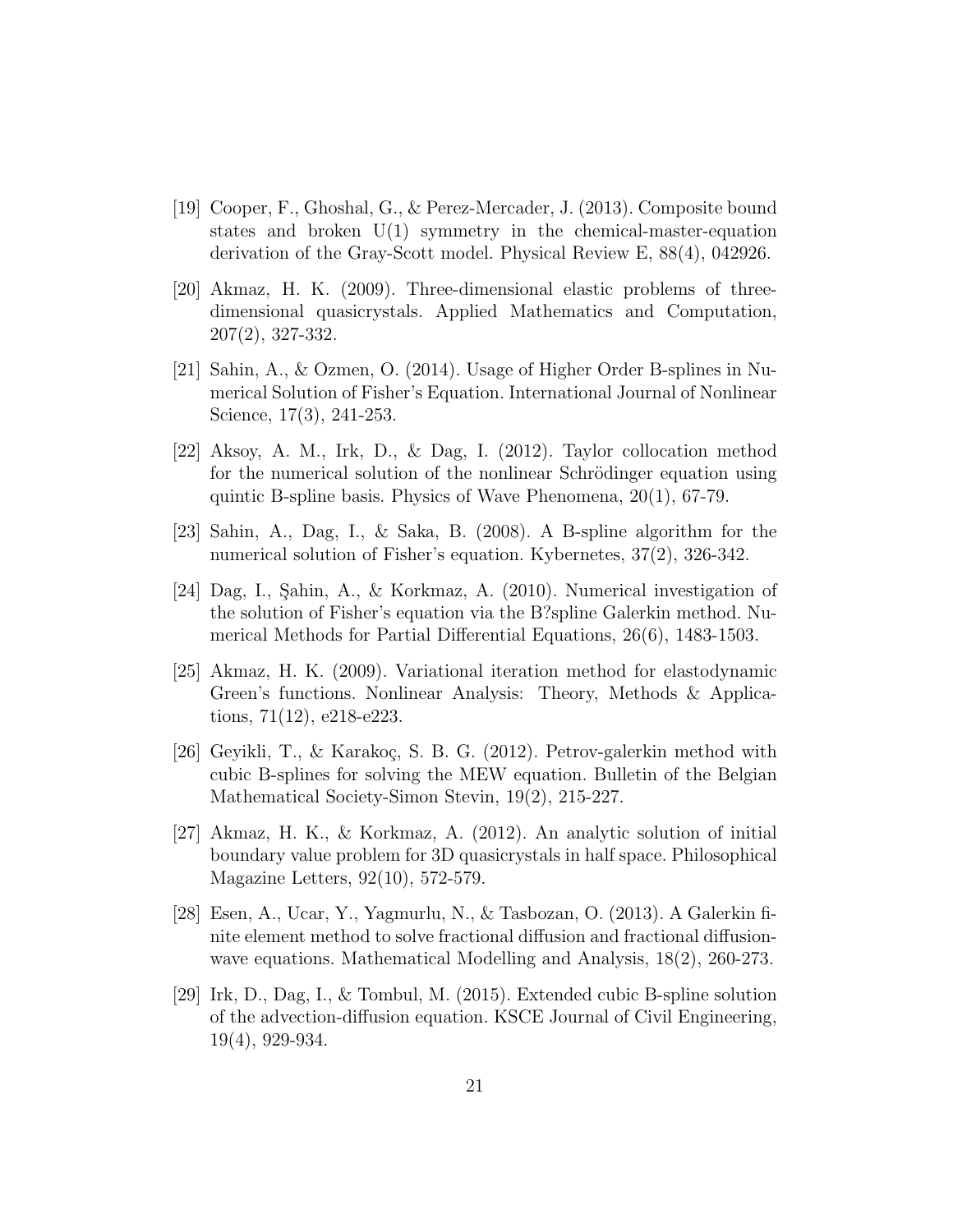- <span id="page-21-0"></span>[30] McCartin, B. J. (1991). Theory of exponential splines. Journal of Approximation Theory, 66(1), 1-23.
- <span id="page-21-1"></span>[31] Sakai, M., & Usmani, R. A. (1989). A class of simple exponential Bsplines and their application to numerical solution to singular perturbation problems. Numerische Mathematik, 55(5), 493-500.
- <span id="page-21-2"></span>[32] Radunovic, D. (2008). Multiresolution exponential B-splines and singularly perturbed boundary problem. Numerical Algorithms, 47(2), 191- 210.
- <span id="page-21-3"></span>[33] Rao, S. C. S., & Kumar, M. (2008). Exponential B-spline collocation method for self-adjoint singularly perturbed boundary value problems. Applied Numerical Mathematics, 58(10), 1572-1581.
- <span id="page-21-4"></span>[34] Mohammadi, R. (2013). Exponential B-Spline Solution of Convection-Diffusion Equations. Applied Mathematics, 4(06), 933.
- [35] Ersoy, O., & Dag, I. (2015). The Exponential Cubic B-Spline Algorithm for Korteweg-de Vries Equation. Advances in Numerical Analysis, 2015.
- <span id="page-21-5"></span>[36] Ersoy, O., & Dag, I. (2015). Numerical solutions of the reaction diffusion system by using exponential cubic B-spline collocation algorithms. Open Physics,  $13(1)$ .
- <span id="page-21-6"></span>[37] A. Korkmaz, I. Dag, Shock wave simulations using sinc differential quadrature method, Engineering Computations 28 (2011) 654-674.
- <span id="page-21-8"></span>[38] Bellomo, N., & Ridolfi, L. (1995). Solution of nonlinear initial-boundary value problems by sinc collocation-interpolation methods. Computers & Mathematics with Applications, 29(4), 15-28.
- <span id="page-21-7"></span>[39] F. Stenger, Numerical Methods Based on Sinc and Analytic Functions, Springer, New York, 1993.
- [40] T. S. Carlson, J. Dockery, J. Lund, A sinc-collocation method for initial boundary value problems, Mathematics of Computation 66 (1997) 215– 235.
- [41] A. Secer, Numerical solution and simulation of second-order parabolic pdes with sinc-galerkin method using maple, Abstract and Applied Mathematics Article ID 686483 (2013) 1–10.